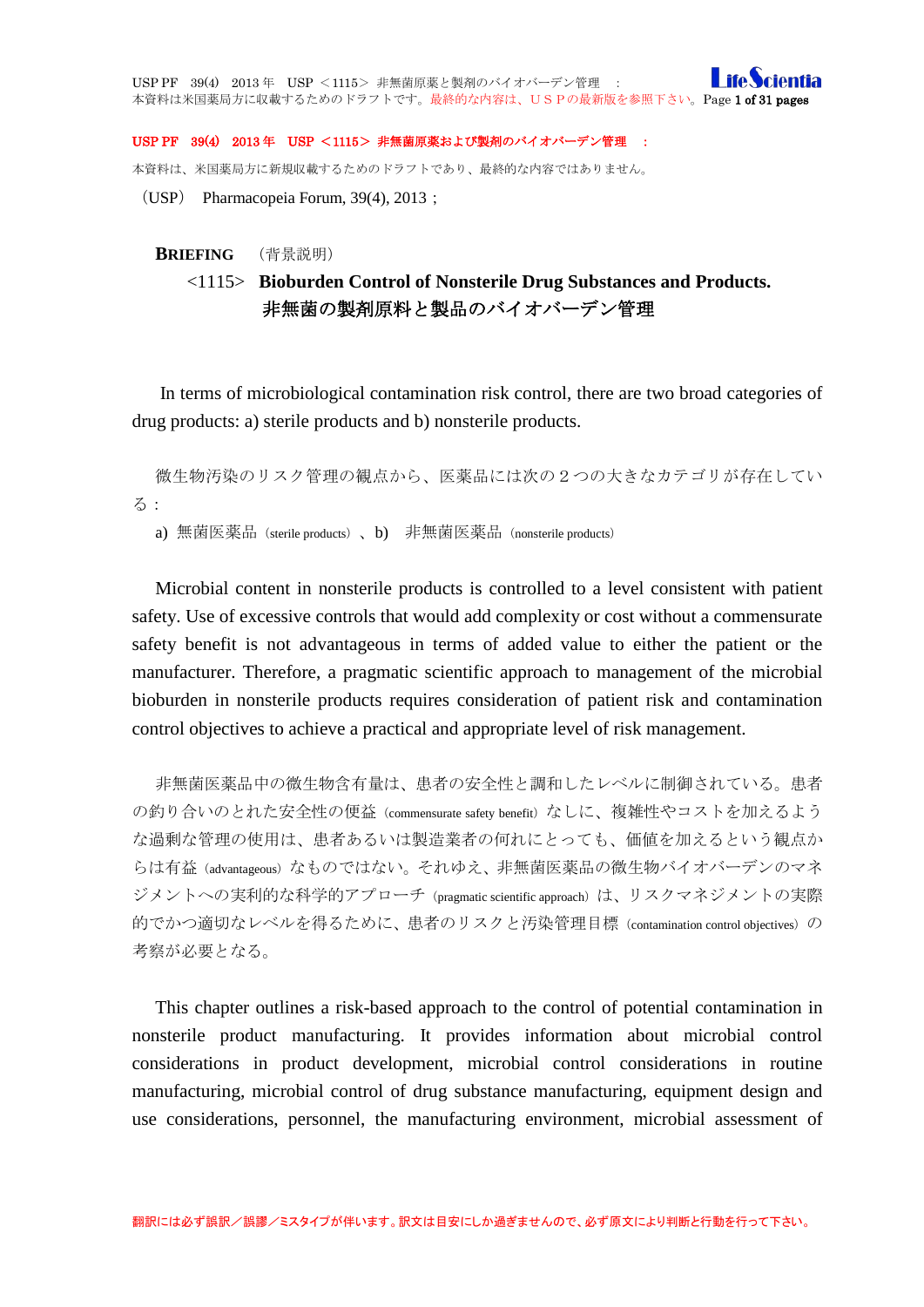**I** ife *Scientia* USP PF 39(4) 2013 年 USP <1115> 非無菌原薬と製剤のバイオバーデン管理 : 本資料は米国薬局方に収載するためのドラフトです。最終的な内容は、USPの最新版を参照下さい。Page 2 of 31 pages

nonsterile product manufacturing environments, active measures for microbial control, and overall management of a microbiological control program.

この章は、非無菌製品の製造における可能性をもつ汚染の管理に対するリスクベースドの アプローチを概説するものである。ここでは、以下の事項について情報を提供する。:

- ・製品開発における微生物制御の考察(microbial control considerations in product development)
- ・日常の製造における微生物管理についての考察(microbial control considerations in routine manufacturing)
- ・製剤用原料の製造の微生物管理(microbial control of drug substance manufacturing)
- ・機器の設計と使用についての考察(equipment design and use considerations)
- ・作業者(personnel)
- ・製造環境(the manufacturing environment)
- ・非無菌製剤の製造環境の微生物学的アセスメント

(microbial assessment of non-sterile product manufacturing environments)

- ・微生物制御のための積極的対策(active measures for microbial control)
- ・微生物学的管理プログラムの全体的マネジメント(overall management of a microbiological control program)

(GCM: R. Tirumalai.)

Correspondence Number—C129896

*Comment deadline*(コメントの締切期日)*:* September 30, 2013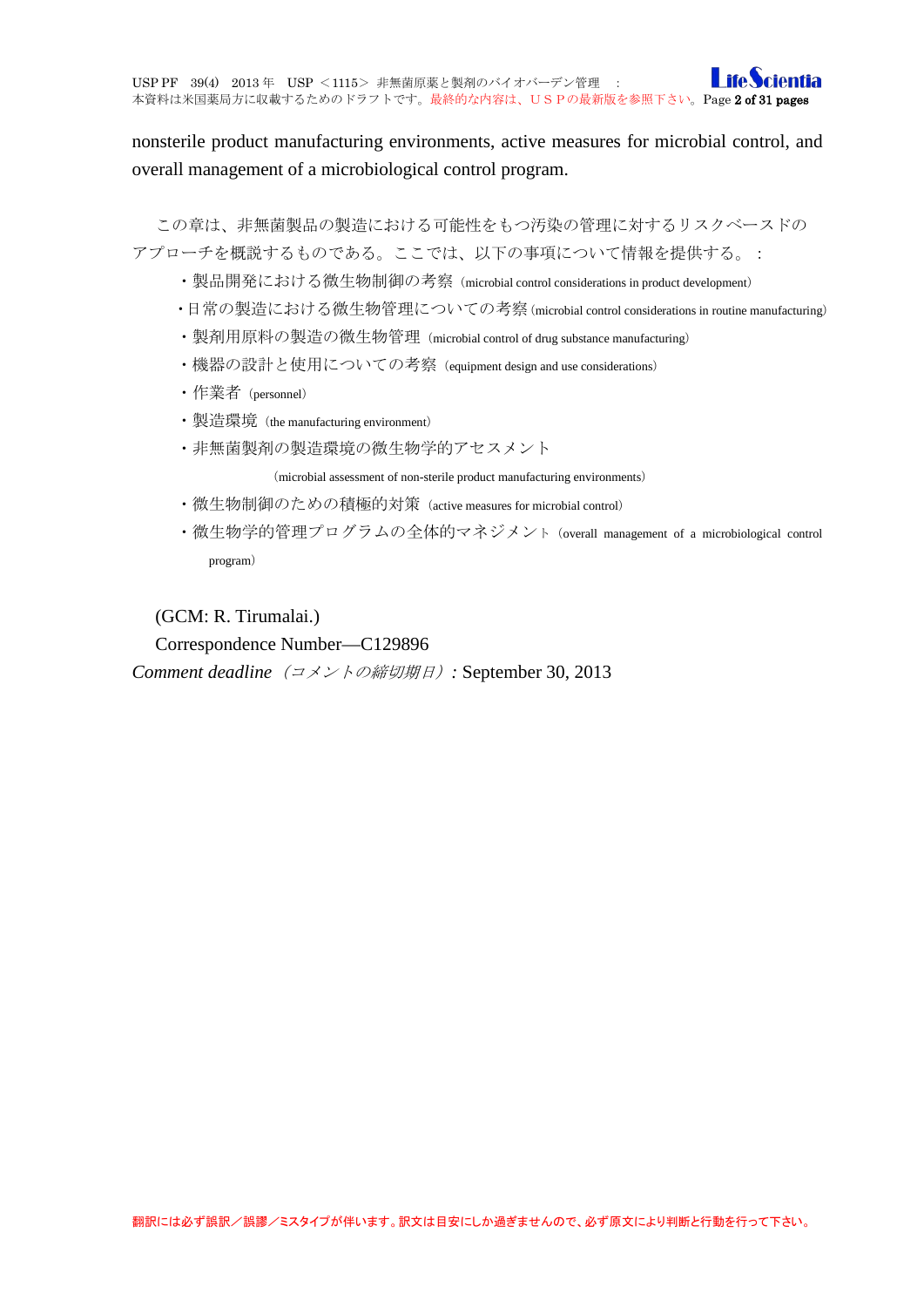Add the following (以下を加える)

(訳者注:各項の先頭に付属する番号ならびに目次は、階層構造が判るように編者が付したものである)

# <1115> BIOBURDEN CONTROL OF NONSTERILE DRUG SUBSTANCES AND PRODUCTS (非無菌原薬と製品のバイオバーデン管理)

## 目 次

| 2. US REGULATORY GUIDANCE DOCUMENTS (米国の法規制ガイダンス文書)  8                      |  |
|-----------------------------------------------------------------------------|--|
| 3. MICROBIAL CONTROL CONSIDERATIONS DURING PRODUCT DEVELOPMENT              |  |
|                                                                             |  |
| 4. MICROBIAL CONTROL CONSIDERATIONS DURING MANUFACTURING                    |  |
|                                                                             |  |
|                                                                             |  |
| 5.1 Active Pharmaceutical Ingredients, In-Process Materials, and Excipients |  |
|                                                                             |  |
| 6. MICROBIAL CONTROL OF DRUG SUBSTANCE MANUFACTURING                        |  |
|                                                                             |  |
|                                                                             |  |
|                                                                             |  |
|                                                                             |  |
| 7. MICROBIAL ASSESSMENT OF NONSTERILE PRODUCT MANUFACTURING                 |  |
| <b>ENVIRONMENTS</b>                                                         |  |
|                                                                             |  |
|                                                                             |  |
| 7-2.Active Measures for Microbial Control (微生物学的制御のための能動的対応)  27            |  |
| 8. OVERALL MANAGEMENT OF A MICROBIOLOGICAL CONTROL PROGRAM                  |  |
|                                                                             |  |
| REFERENCES                                                                  |  |
|                                                                             |  |

―――\*\*\*―――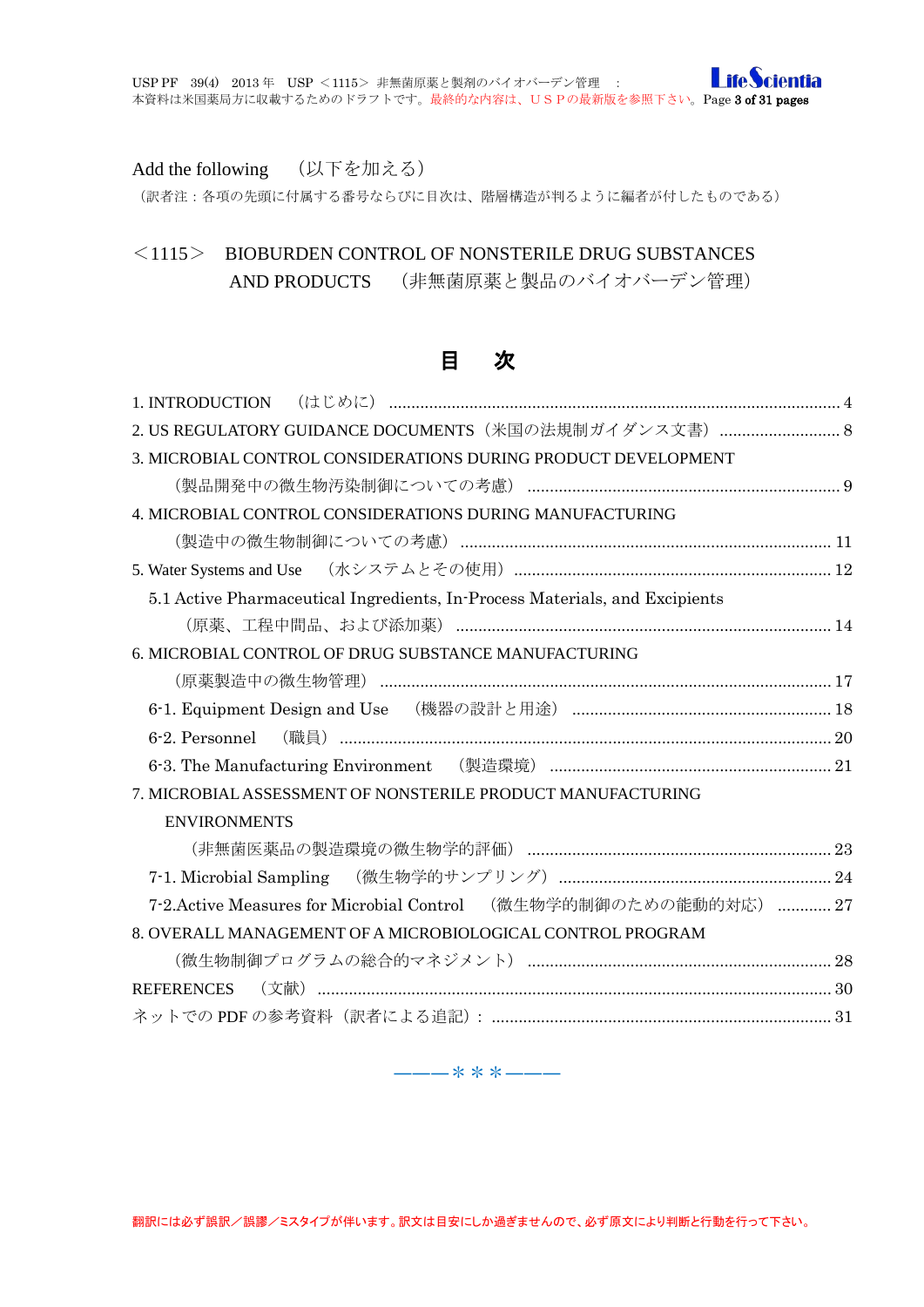#### <span id="page-3-0"></span>1. INTRODUCTION (はじめに)

In terms of microbiological contamination risk control, there are two broad categories of drug products: a) sterile products, in which the bioburden is essentially eliminated using validated methodologies, and b) nonsterile products for which the final product bioburden is controlled to appropriate levels based on product attributes, route of administration, and target patient population.

```
微生物汚染リスクの制御の観点から、医薬品には次の2つのカテゴリが存在している。
```

```
a) 無菌医薬品 :バイオバーデンは、バリデートされた方法論により、本質的に除かれている。
```
b) 非無菌医薬品:最終製剤のバイオバーデンは、製品の特性、投与経路、およびターゲットと する患者の母集団に基づいて適切に管理がされている。

Microbial content in nonsterile products is controlled to a level consistent with patient safety. Use of excessive controls that would add complexity or cost without a commensurate safety benefit is not advantageous in terms of added value to either the patient or the manufacturer. Therefore, a pragmatic scientific approach to management of the microbial bioburden in nonsterile products requires consideration of patient risk and contamination control objectives to achieve a practical and appropriate level of risk management.

非無菌製剤中の微生物含有量は、患者の安全性と釣り合うレベルに管理されている。釣り合い のとれた患者の安全性の便益(commensurate safety benefit)なしに、複雑性やコストを加えるような過 剰な管理を使用することは、患者あるいは製造業者の何れにとっても、価値を加えるという観 点からは有益(advantageous)なものではない。それゆえ、非無菌医薬品の微生物バイオバーデンの マネジメントへの実利的な科学的アプローチ(pragmatic scientific approach)は、リスクマネジメントの 実際的でかつ適切なレベルを得るために、患者のリスクと汚染管理目標(contamination control objectives) の考察が必要となる。

A critical consideration in ensuring product quality is to prevent conditions within the manufacturing facility or manufacturing process that favor the proliferation of microorganisms. Microbial growth in excipients, components, and drug substances is a concern because it creates the possibility that viable microbial content could reach unacceptable levels. Bioburden levels lower than those recommended in Microbiological Examination of Nonsterile Products: Acceptance Criteria for Pharmaceutical Preparations and Substances for Pharmaceutical Use <1111> are unlikely to pose a risk of microbial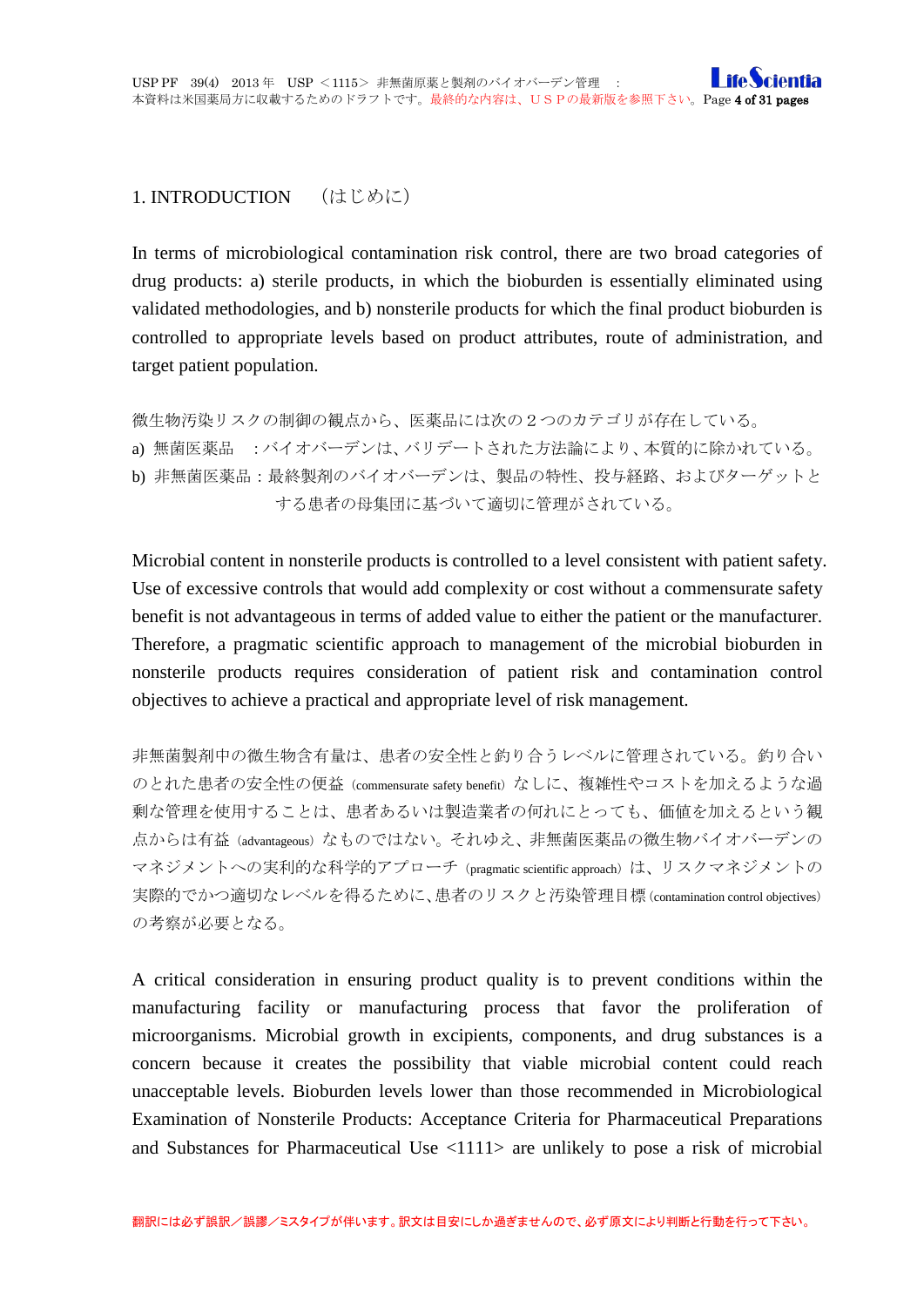toxins. Manufacturers should have a clear understanding of situations that favor microbial presence and growth within their facilities and materials and should implement practical countermeasures.

製剤品質の保証における重要な考慮事項は、製造設備および製造プロセス内で、微生物の増殖 が起こりやすいような状態を防ぐことである。添加剤 (excipients)、コンポーネント (components:訳 注 この箇所での対応する訳語は不明)、および原薬(drug substances)中の微生物の増殖は、懸念事項とな る。というのは、生菌数含有量(viable microbial content)が、許容できない含有レベルに到達させる 可能を生じるからである。"Microbiological Examination of Non-sterile Products: Acceptance Criteria for Pharmaceutical Preparations and Substances for Pharmaceutical Use <1111> " に推奨されている よりも低いバイオバーデンレベルでは、微生物由来のトキシン(毒物)のリスクを持つことは、 殆ど無いであろう。製造業者は、その施設および原材料内で微生物が存在し、かつ増殖が起こ るかも知れない状況についての、明確な理解をもつべきである。そして、それに対する実用的 な対抗手段(practical countermeasures)を実行すべきである。

This chapter outlines a risk-based approach to the control of contamination in nonsterile product manufacturing. The manufacture of nonsterile products and the management of their microbiological content are distinctly different from those required for sterile products. Sterile products are administered parenterally by means of injection or are applied topically to sensitive tissues where the risk of infection is comparatively high. The products themselves are sterile or harbor a low population of microorganisms.

この章は、非無菌医薬品の製造における汚染管理のためのリスクベースドなアプローチを概説 するものである。非無菌医薬品の製造およびその微生物含有量のマネジメントは、無菌製剤に 対して要求される管理とは、大きな違いが存在している。無菌医薬品は、注射により非経口的 (parenterally)に投与されるか、または感染のリスクが比較的高いセンシティブな組織(訳者注:例え ば目)に局所的に適用される。その製剤それ自体は無菌か、あるいは低い菌数(low population of microorganisms)であることが望まれる。

In contrast, nonsterile products are administered to regions of the human body that are rich in microbial flora and have physical or immunological barriers to infection. Examples include the oral cavity, skin, nasopharynx, vagina, and rectum, which harbor a high and diverse viable microbial population. Recent findings from the human microbiome project (1) underscore the enormous size and diversity of bacterial populations associated with humans. A healthy adult has a bacterial population that averages approximately  $10^{14}$ bacteria, a number that exceeds the individual's own cells by a factor of 10. All humans carry on or in their bodies microorganisms that under certain conditions may produce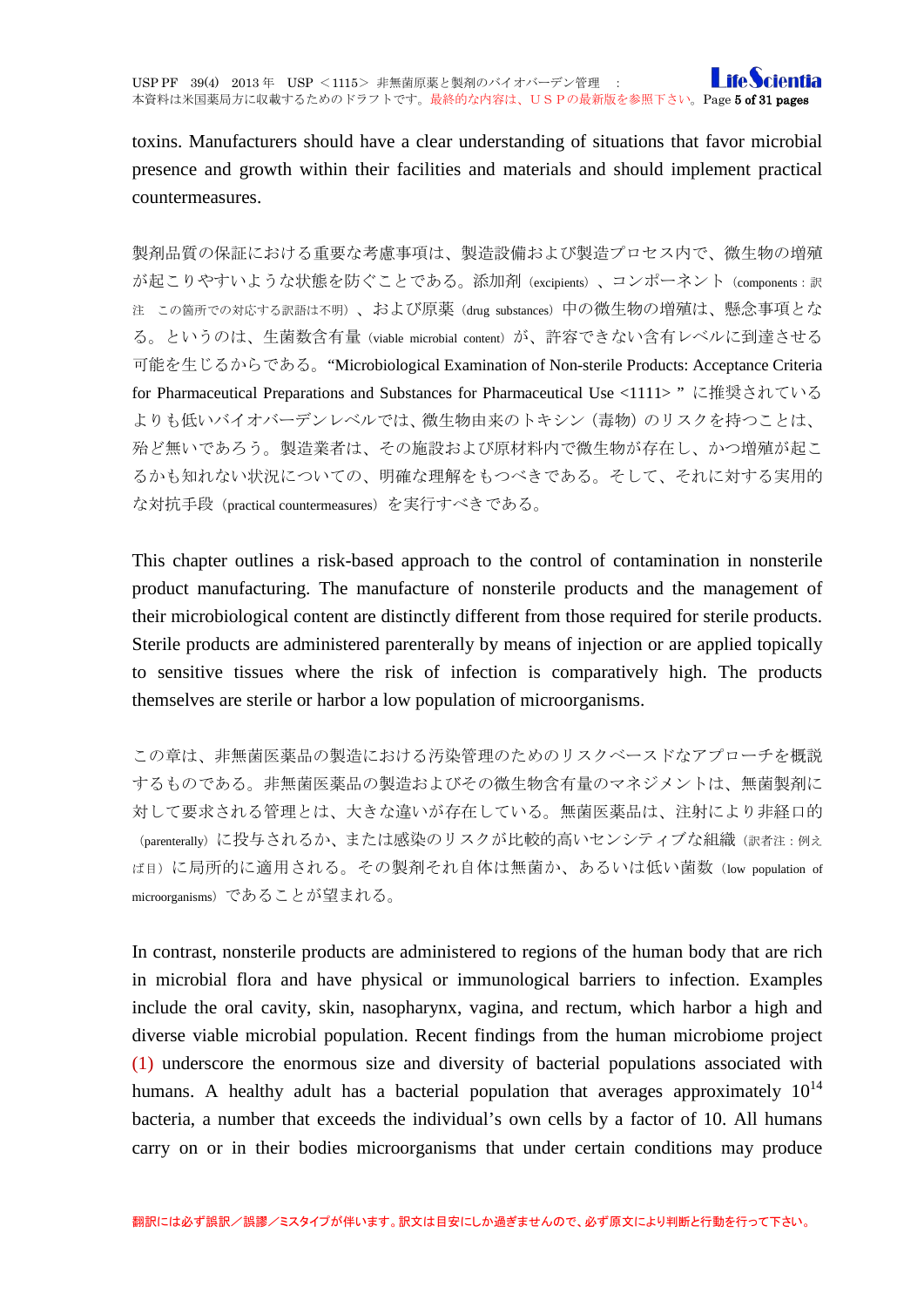infections in other humans. Because of the ubiquity of opportunistic pathogens within healthy individuals, it is inevitable that pathogens will be found in manufacturing areas where people work.

無菌製剤とは対称的に、非無菌製剤は人体の微生物叢(microbial flora)が豊かで、かつ感染に対し て物理的かつ免疫学的なバリアーを持つ体の部位に投与される。そのような例として、口腔(oral cavity)、皮膚(skin)、鼻咽頭(nasopharynx)、膣(vagina)および直腸(rectum)があり、これらには菌 数が高くかつ多様な微生物集団が形づくられている。ヒトの微生物叢研究プロジェクト (human microbiome project) (参考文献1)の最近の発見では、ヒトと関連を持つ巨大なサイズでかつ多様性 を持つ微生物集団の存在が強調されている。健康な成人は、平均して約 1014 の細菌を有してお り、この数は、各人が持つ細胞数の 10 倍を超えるものである。全てのヒトは、ある種の条件の 下では、他のヒトに感染を起こさせるかも知れない微生物を、その身体の上や内部に担ってい る。健康なヒトの中には日和見病原菌(opportunistic pathogens)が至る所に存在しているので、ヒトが 作業する製造区域においては、その様な病原菌に遭遇することは避けえないものとなっている。

The following list provides a hierarchy of broad categories of nonsterile pharmaceutical products with respect to potential risk of microbiological contamination (from high to low)  $(2)$ :

以下に述べるリストは、幅広い範囲の非無菌医薬品のカテゴリに対して、微生物汚染の潜在的 リスクの階層構造(リスクの高い方から低い方へ)を提示しているものである(参考文献2)。:

|         | • metered-dose and dry powder inhalants<br>定量式および乾燥粉末の吸入剤    |
|---------|--------------------------------------------------------------|
| リスクの大きさ | •nasal sprays<br>鼻腔用スプレー                                     |
|         | • otics<br>耳用製剤                                              |
|         | •vaginal suppositories<br>膣用坐剤                               |
|         | •topicals<br>局所製剤                                            |
|         | •rectal suppositories<br>直腸用坐剤                               |
|         | •oral liquids (aqueous)<br>経口液剤 (水溶性)                        |
|         | •liquid-filled capsules<br>液体充填カプセル                          |
|         | •oral tablets and powder-filled capsules<br>経口の錠剤および粉末充填カプセル |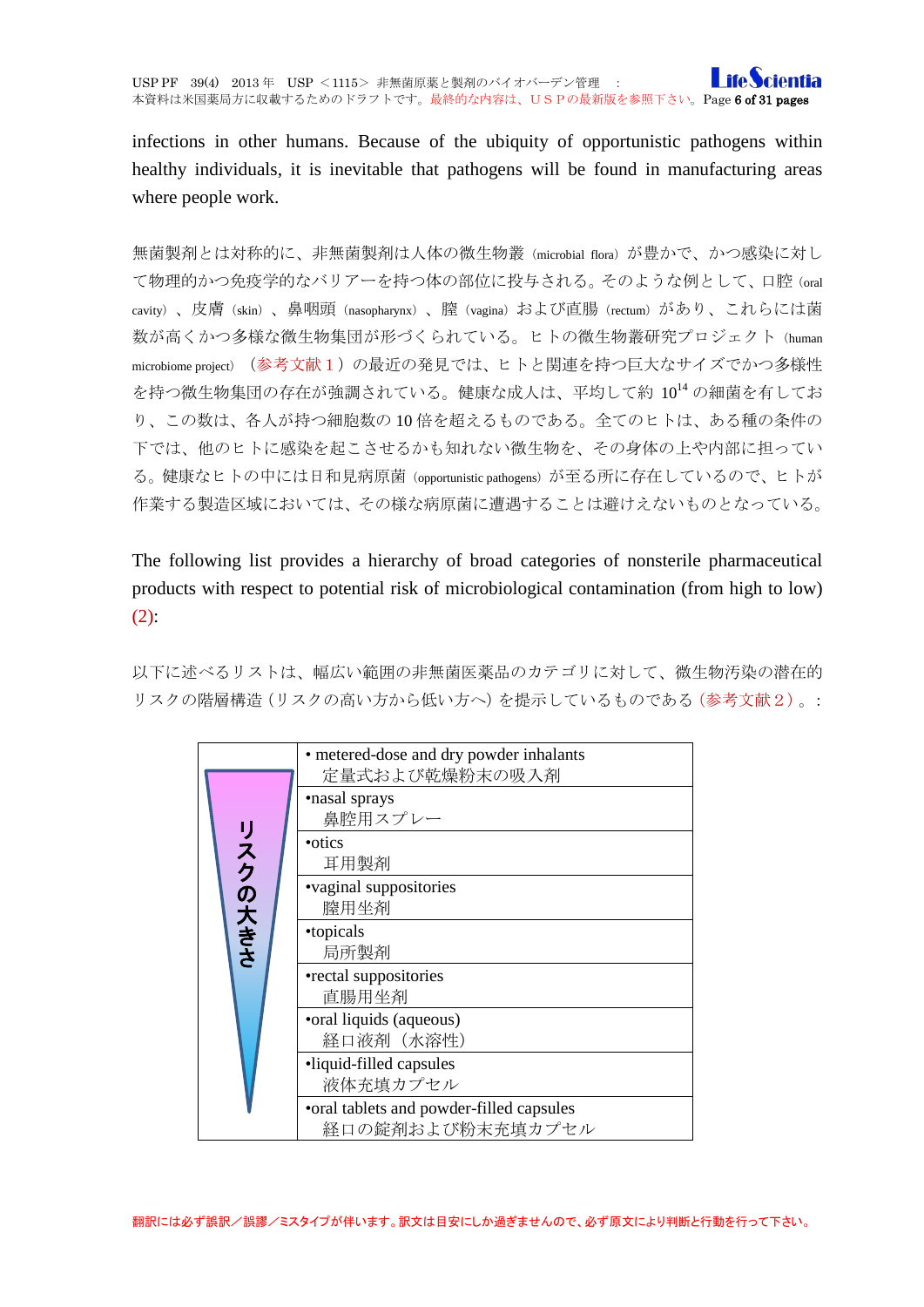When formulators evaluate the susceptibility of nonsterile pharmaceutical products to microbial hazards, considerations include whether the active ingredient has inherent antimicrobial activity, the microbiological content of excipients, inclusion of antimicrobial preservatives in the formulation, and water activity. In addition, manufacturers should consider whether processing steps and hold periods could result in changes in the bioburden and whether the product is a multiple- or single-dose product.

処方設計者(formulators)が、非無菌医薬品の微生物学的な危害(microbial hazards)を対する感受性 (susceptibility)を評価する時は、その考慮事項は、次の事項が、どうであるかの評価が含まれる。

- ・活性成分が固有の抗菌性を持つか (active ingredient has inherent antimicrobial activity)
- ・添加剤(賦形剤)中の微生物含有量(the microbiological content of excipients)
- ・製剤処方中に抗菌性をもつ保存剤の包含(inclusion of antimicrobial preservatives in the formulation)

・水分活性(water activity)

更に、製造業者は「加工段階および保管期間においてバイオバーデンの変化が生じるか」、お よび「その製剤が多回投与なのか、あるいは単回投与なのか」を考慮すること。

Nonsterile products are expected to have some bioburden, which should be controlled within a suitable range (see  $\langle 1111 \rangle$ ). The risk of infection resulting from a nonsterile drug product generally is low, regardless of the route of administration, provided appropriate precautions and procedures are followed. General chapters Microbiological Examination of Nonsterile Products: Microbial Enumeration Tests <61> and Microbiological Examination of Nonsterile Products: Tests for Specified Microorganisms  $\langle 62 \rangle$  provide methods, and  $\langle 1111 \rangle$  provides information for the evaluation of microorganisms isolated during nonsterile drug product manufacturing. It is not possible to provide a comprehensive product-by-product list of objectionable microorganisms. The degree to which any organism may be objectionable depends on the product attributes, route of administration, and patient population. Manufacturers are responsible for determining whether microorganisms recovered from drug products are objectionable. In general, objectionable microorganisms are those that are known to be frankly pathogenic and, given the product's route of administration, are present in sufficient numbers that could result in an unacceptable level of patient risk. Microbiological risk should be assessed on a case-by-case basis during the development of a new product and should be evaluated during the validation of the manufacturing process.

非無菌製剤は多少のバイオバーデンを持つと予想されるものであり、そのバイオバーデンは適 切な範囲( <1111> 参照 )に管理されるべきである。非無菌医薬品から生じる感染のリスクは、 もし適切な予防措置(precautions)と手順に従っているのであれば、投与経路(route of administration)の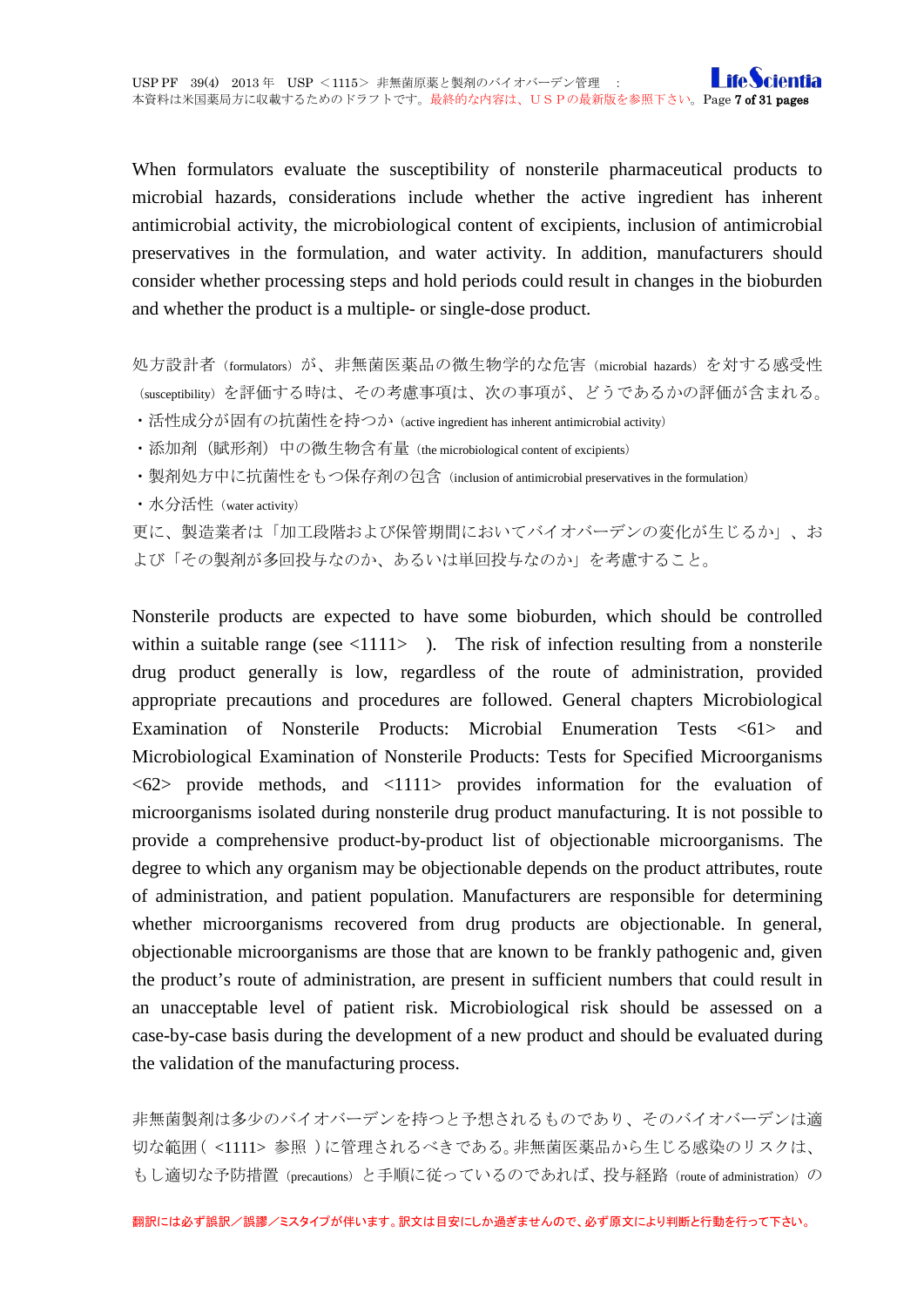如何に係らず、一般的には低いものである。非無菌製剤の微生物試験の General chapters である "Microbial Enumeration Tests <61>"  $\geq$  " Microbiological Examination of Nonsterile Products: Tests for Specified Microorganisms <62>" は試験方法を与えており、そして <1111> は、非無菌医薬品 の製造中に分離された微生物の評価に関する情報を与えている。特定菌(objectionable microorganisms) の製品ごとの広汎なリストを提供することは(訳注: USP としては)不可能である。微生物が特定微 生物となるかもしれない度合は、当該製剤の特性(product attributes)、投与経路(route of administration)、 および 患者の母集団 (patient population) によって左右される。製造業者は、医薬品 (drug products) から回収された菌が特定菌であるか否かを決定する責任を有している。一般的に特定菌は、明 確な病原性を持つ(frankly pathogenic)ことが知られている微生物であり、充分な菌数が存在すれば、 その製剤の投与経路で与えられたならば、患者に許容できないようなリスクのレベルを生じる であろう。 微生物学的なリスクは、新規の製剤の開発中に、その開発事例ごと(case-by-case basis) に評価すべきであり、かつ製造プロセスのバリデーション中に評価すべきである。

The proliferation of microbial contamination in a production facility, in products, or in product ingredients is an objectionable condition. Microbial proliferation within a facility creates conditions that favor the spread of contaminants, potentially in dangerous numbers, into ingredients, primary packaging materials, and even into product itself. Proliferation of microorganisms in ingredients or production intermediates must be prevented because not only is this a microbial toxin risk, but also in some cases it could result in damage to the chemical and pharmacological properties of the drug.

製造施設、製剤中、あるいは製剤成分中に微生物汚染があることは、好ましいものではない。 施設内での微生物の増殖は、汚染菌の拡散を助け、危険な数までに微生物を繁殖させる可能性 をもち、それが製剤の処方成分、一次包装材料、ひいては製剤それ自体を汚染させる状態をつ くりだす。製剤処方成分や製造での中間製品(production intermediates)での微生物の増殖は、防がね ばならない。というのは微生物由来の毒物(microbial toxin)のリスクのみならず、幾つかの場合に おいては、医薬品の化学的および薬理学的性質にダメッジを与えるからである。

#### <span id="page-7-0"></span>2. US REGULATORY GUIDANCE DOCUMENTS(米国の法規制ガイダンス文書)

The US Code of Federal Regulations includes the Food and Drug Administration's Good Manufacturing Practice (GMP) requirements, which are found in Part 211 (3). These regulations contain general requirements for the manufacture of pharmaceutical products. Pertinent sections require that buildings used for pharmaceutical manufacturing and associated activities should be of suitable size, construction, and location (211.42 Design and construction) and that adequate equipment to control microorganisms, dust, humidity,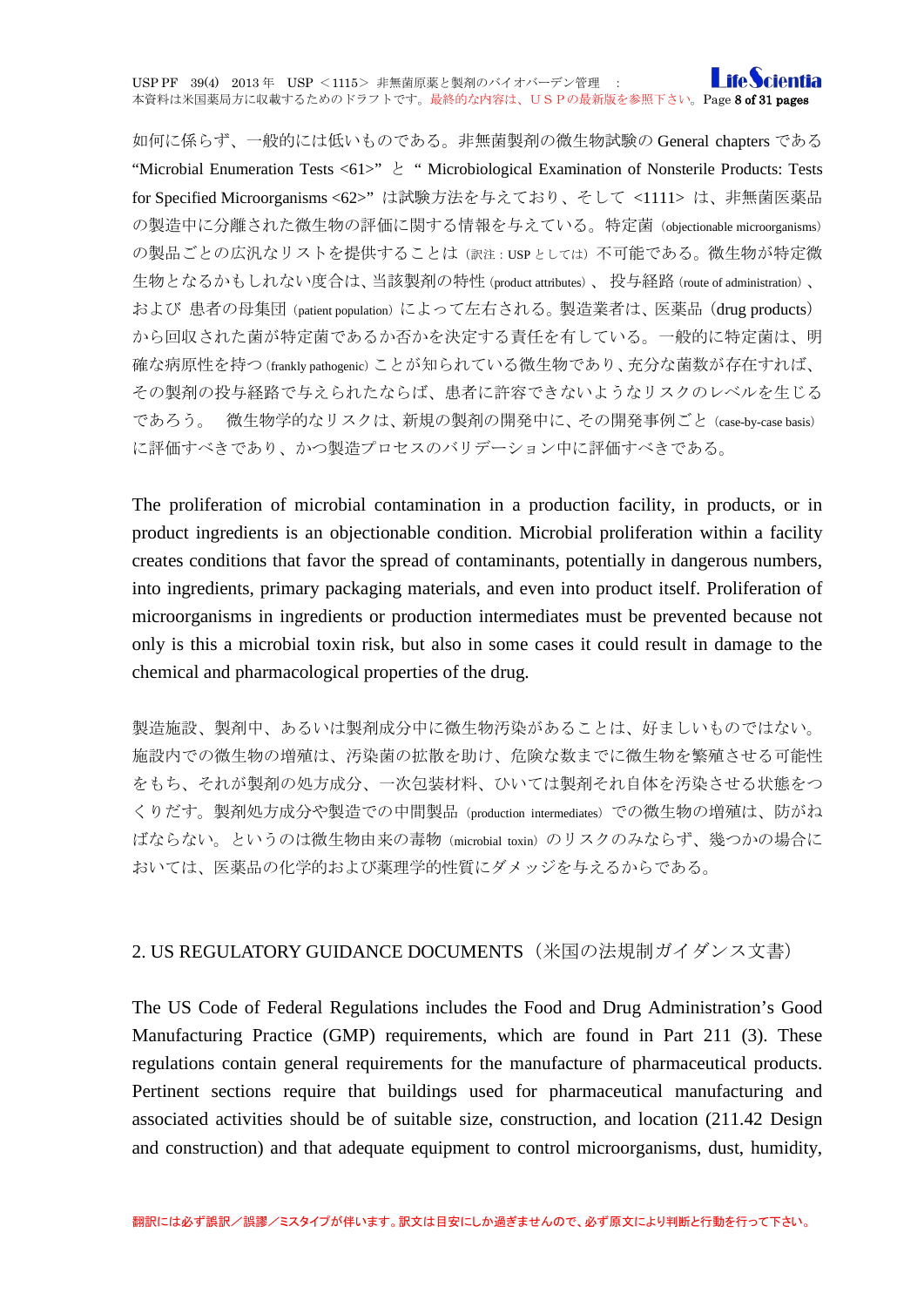temperature, and differential air pressures should be provided when appropriate for drug product manufacturing (211.46 Ventilation, air filtration, air heating and cooling).

US Code of Federal Regulations は、Part 211 に FDA の Good Manufacturing Practice (GMP)要求を含 んでいる(3)。これら規則は、医薬品の製造に関しての一般的な要求を含んでいる。関連する sections では、医薬品の製造に使用する建物および関連する活動は、適切な大きさ、構造および 配置をもつ(211.42 Design and construction) こと、および医薬品の製造に対して適切な場合は、 微生物、塵埃(ダスト)、湿度、温度および室間差圧(differential air pressures)を制御するための適切 な機器を備えること(211.46 Ventilation, air filtration, air heating and cooling) を要求している。

GMP regulations also require written procedures for use of suitable rodenticides, insecticides, fungicides, fumigating agents, and cleaning and sanitizing agents, and written procedures should be designed to prevent the contamination of equipment, components, drug product containers, closures, packaging, and labeling materials (211.56 Sanitation), and appropriate written procedures to prevent objectionable microorganisms in drug products not required to be sterile should be established and followed (211.113 Control of microbiological contamination).

GMP 規則はまた、殺鼠剤(rodenticides)、殺虫剤(insecticides)、殺カビ剤(fungicides)、燻蒸剤(fumigating agents)、 および洗浄・消毒剤(cleaning and sanitizing agents) を使用する場合の手順書を要求しており、その手順 書は、機器、処方成分(components)、医薬品容器、栓、包装、および表示材料(labeling materials) の汚染 を防ぐように策定されていること(211.56 Sanitation)、および、無菌であることが要求されていな い医薬品中の特定菌(objectionable microorganisms)を防ぐための適切な手順書を制定し、それに従うこ と (211.113 Control of microbiological contamination) も要求している。

# <span id="page-8-0"></span>3. MICROBIAL CONTROL CONSIDERATIONS DURING PRODUCT DEVELOPMENT (製品開発中の微生物汚染制御についての考慮)

A formal risk assessment program that identifies risk modalities and assigns critical control points for manufacture of nonsterile product is useful. Hazard Analysis and Critical Control Point programs (4) are widely used to assess and mitigate microbial risk in food manufacturing and may also be useful for manufacturers of nonsterile drug products. Points to be considered by pharmaceutical microbiologists when they assess the potential risk associated with nonsterile drug product manufacture are listed below:

リスクの様相(risk modalities)を特定し、非無菌医薬品の製造での重要管理点を指定する所の、正 式(訳注:「一定の書式に従った」との意味を持つ。以下同じ)なリスクアセスメントのプログラムは、有益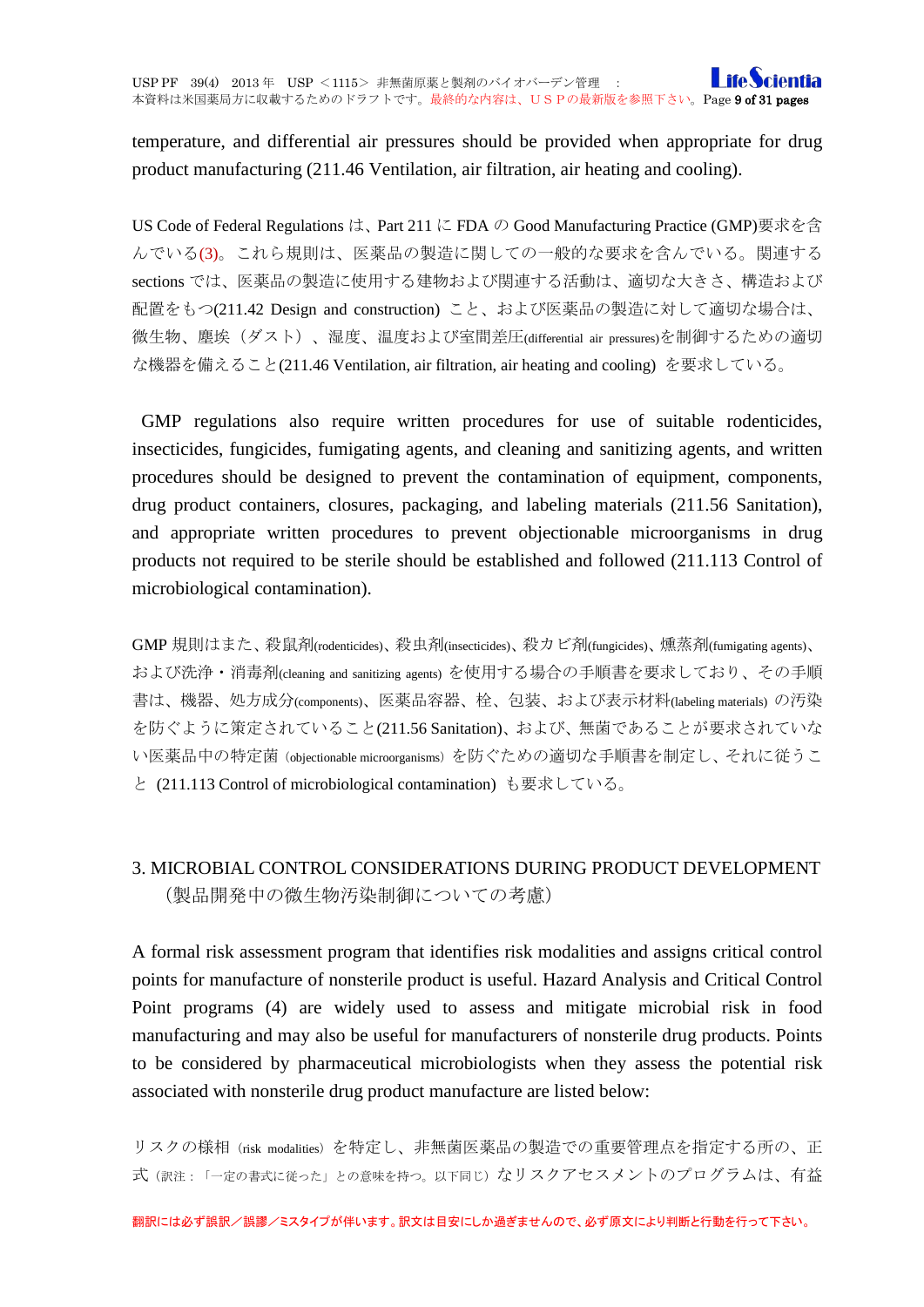な方法である。危害分析重要管理点 (HACCP; Hazard Analysis and Critical Control Point) プログラム (4) は、 食品製造における微生物汚染をアセス(評価)し、リスクを軽減するために広く使用されてい るが、この手法は非無菌の医薬品の製造にとっても有益なものである。非無菌医薬品の製造と 関連する潜在的リスクを評価する時、医薬品関連の微生物学者が考慮すべきポイントは、以下 にリストを掲げた通りである。

- synthesis, isolation, and final purification of the drug substance 原薬の合成、分離、および最終精製
- microbiological attributes of the drug substance 原薬の微生物学的特性
- microbiological attributes of excipients 添加剤(賦形剤)の微生物学的特性
- formulation and chemical and physical attributes of the drug product 医薬品の処方、および化学的・物理的特性
- water content and water activity of the drug product 医薬品の水分含量と水分活性
- manufacturing process 製造プロセス
- delivery system デリバリーシステム(訳者注:体内での薬物を患部に到達させるシステムのことか?)
- packaging 包装
- storage conditions for intermediates and the finished dosage form 中間製品および最終剤型 (finished dosage form) の保管条件
- route of administration 投与経路
- expected treatment procedure and dosage regimen 期待される処理手順と投薬計画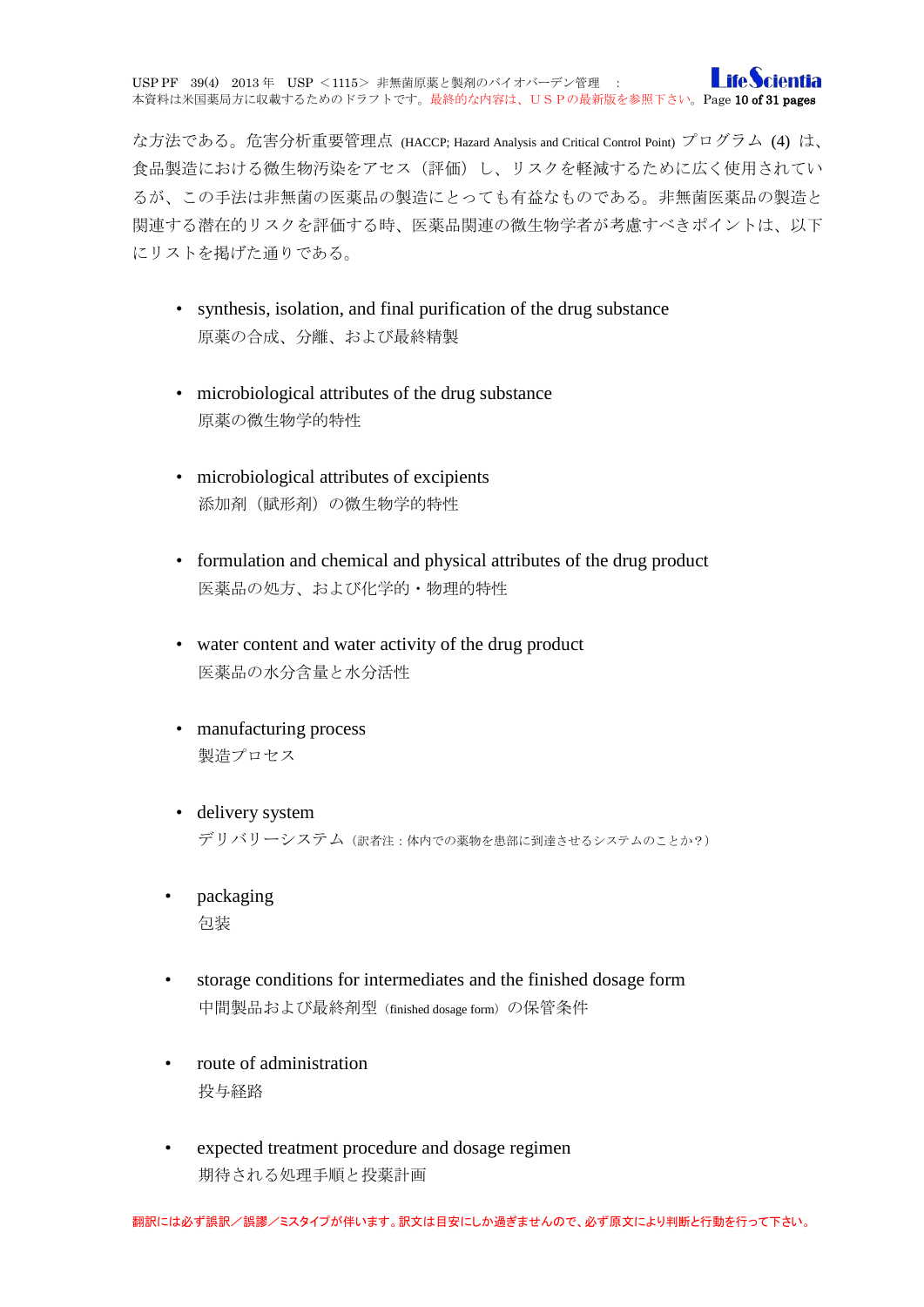• age and probable general health of intended recipients of the drug product 当該製剤の期待される患者の年代(年齢)と、見込まれる一般的な健康状態

Thorough consideration of these factors is valuable in defining appropriate manufacturing facility requirements and critical manufacturing process control points that reduce or eliminate conditions that favor microbial contamination.

これらの因子を十分に考察することは、適正な製造施設要求と、製造工程での(微生物汚染を 増幅させる条件を軽減あるいは除去する)重要な管理点を規定する上で価値あるものである。

# <span id="page-10-0"></span>4. MICROBIAL CONTROL CONSIDERATIONS DURING MANUFACTURING (製造中の微生物制御についての考慮)

Although many factors (Figure 1) can result in the introduction of microorganisms, recent data about product failures and recalls indicate that some of these are more likely to result in product recalls because of higher than acceptable microbial levels.

多くの因子(図1)が微生物を侵入させるが、製品の不適合および回収に関しての最近のデー タは、それらの(訳注:図1に示した)因子の幾つかが、許容微生物レベルよりも高いために、製品 回収を生じさせていることが示されている。

Figure 1.



### Nonsterile Product Microbial Influences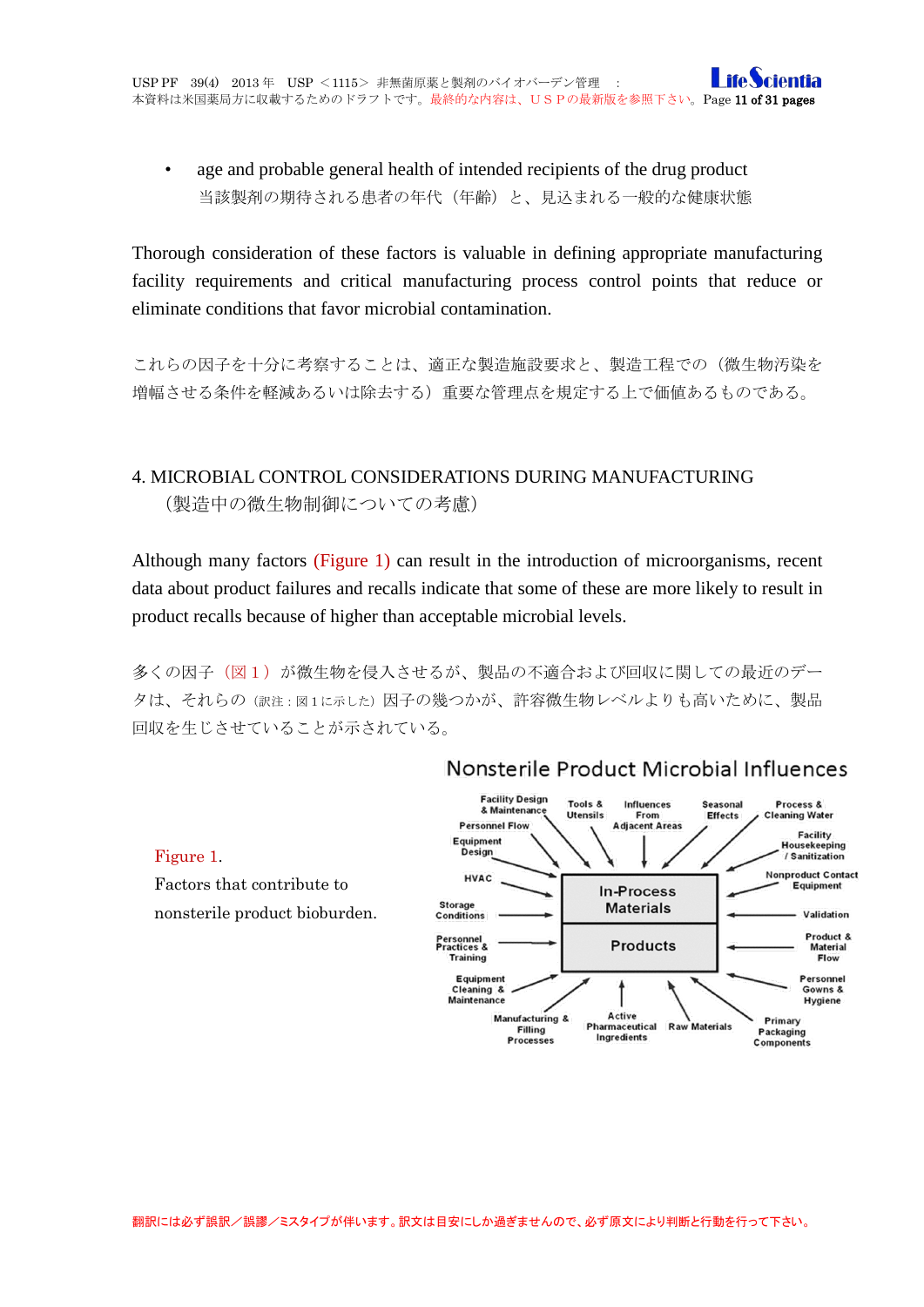

図1 非無菌製剤のバイオバーデンに寄与する因子

These manufacturing risk factors are, in descending order (5): (1) ingredient water, (2) pharmaceutical ingredients, (3) process equipment, (4) manufacturing personnel, and (5) manufacturing environment.

それらの製造に際してのリスク因子は、降順(in descending order)で次の通りである:

| 因子のリスク寄与率 | 子                                     |
|-----------|---------------------------------------|
| 大<br>小    | (1) ingredient water 仕込み水             |
|           | (2) pharmaceutical ingredients 製剤処方成分 |
|           | (3) process equipment プロセス用機器         |
|           | (4) manufacturing personnel 製造区域の職員   |
|           | (5) manufacturing environment. 製造環境   |

<span id="page-11-0"></span>5. Water Systems and Use (水システムとその使用)

Process water is the single most important risk element contributing to the contamination of nonsterile products. The quality or type of water used for nonsterile product formulation and final rinse of clean equipment should be chosen based on product risk. Purified waters used in pharmaceutical manufacturing are deionized and thus do not contain chlorine to control microbial growth. Substantial populations of Gram negative rod-shaped bacteria and many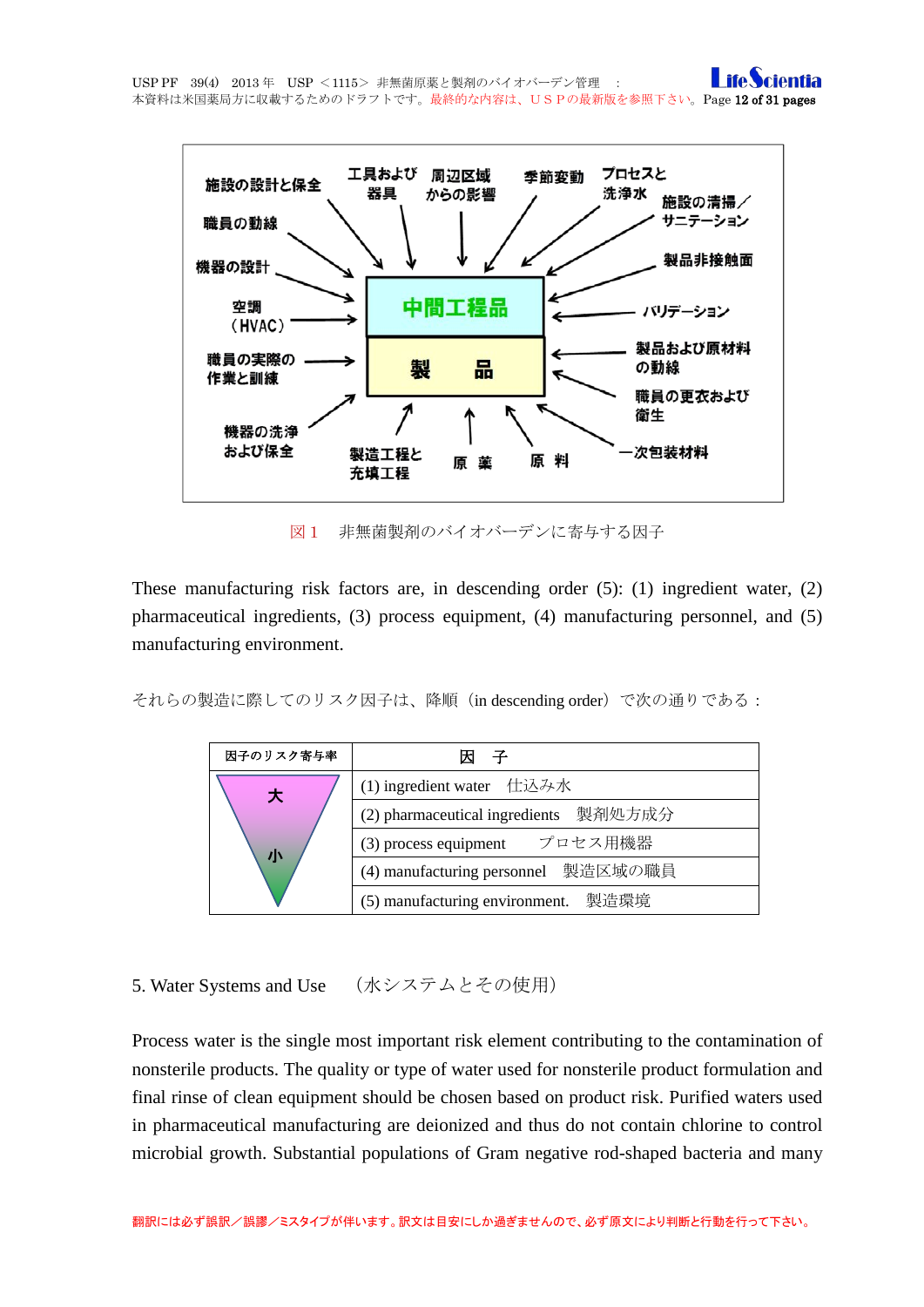molds are able to grow in such purified dechlorinated water. Therefore, purified water should not be allowed to stand in pools or puddles for extended periods of time. Standing purified water should be drained or physically removed quickly and efficiently from both production vessels and equipment, as well as work surfaces and floors. Chlorinated potable water (city water) may be appropriate for early-stage cleaning and in housekeeping and sanitization activities, but such uses should be determined on a case-by-case basis and with a full understanding of risk. Additional guidance for water system design and operation can be found in Water for Pharmaceutical Purposes <1231> .

プロセス用の水は、非無菌製剤の汚染に影響を与える、単一の最も重要なリスク要素である。 非無菌製剤の処方と、清浄な機器の最終リンスに使用する水の品質とタイプは、その製品のリ スクに基づいて選定すべきである。医薬品の製造に使用する精製水は、脱イオンされており、 それゆえ微生物の増殖を制御する塩素を含んでいない。かなりの種類と菌数のグラム陰性桿菌 および多種のカビ(molds)が、その様な精製された脱塩素水中で生長することが可能である。そ れゆえ、精製水は長時間 (extended periods of time) にわたって溜め置きをしたり、水を張ったりした 状態としておくことが許されない。静止した状態にある精製水は、作業面(work surfaces)および床 からは勿論のこと、製造用の容器 (production vessels) および機器の両方から、速やかにかつ効果的 に排水するか、あるいは物理的に取り除くべきである。塩素を添加した飲料水(市水)は、洗 浄の初期段階や、清掃や消毒作業(housekeeping and sanitization activities)に対して適切なものである。しか し、そのような使用は、ケースバイケースで決定し、かつリスクの十分な理解をもって決定す べきである。水システムの設計と運転に関しての追加のガイダンスは、"Water for Pharmaceutical Purposes <1231>"がある。

Process waters used for manufacturing of excipients, and, in some cases, active ingredients for nonsterile products present a substantial risk for microbial colonization and proliferation, particularly for ingredients of natural origin that have received minimal processing to reduce bioburden or to control microbial proliferation. Formulating and manufacturing equipment can be a source of contamination, and risks are higher when water and ingredients that are susceptible to microbial survival or growth are used.

非無菌製剤の添加剤、そして幾つかの事例では原薬(active ingredients)の製造に使用するプロセス 水(process waters)は、微生物のコロニー化(microbial colonization:訳注 マイクロコロニー化の意味か?)と増 殖に関して、かなりのリスクがある。特に天然物由来の成分はリスクがあるが、これはバイオ バーデンを減少させることや、微生物の増殖を制御することに関して、最小限の加工しか受け ていないためである。処方化(訳注:各処方成分の混合工程か?)のための機器や製造用の機器(formulating and manufacturing equipment)は、汚染源となり得るので、微生物の生存や増殖をさせやすい成分や水 を使用する場合には、高いリスクを与える。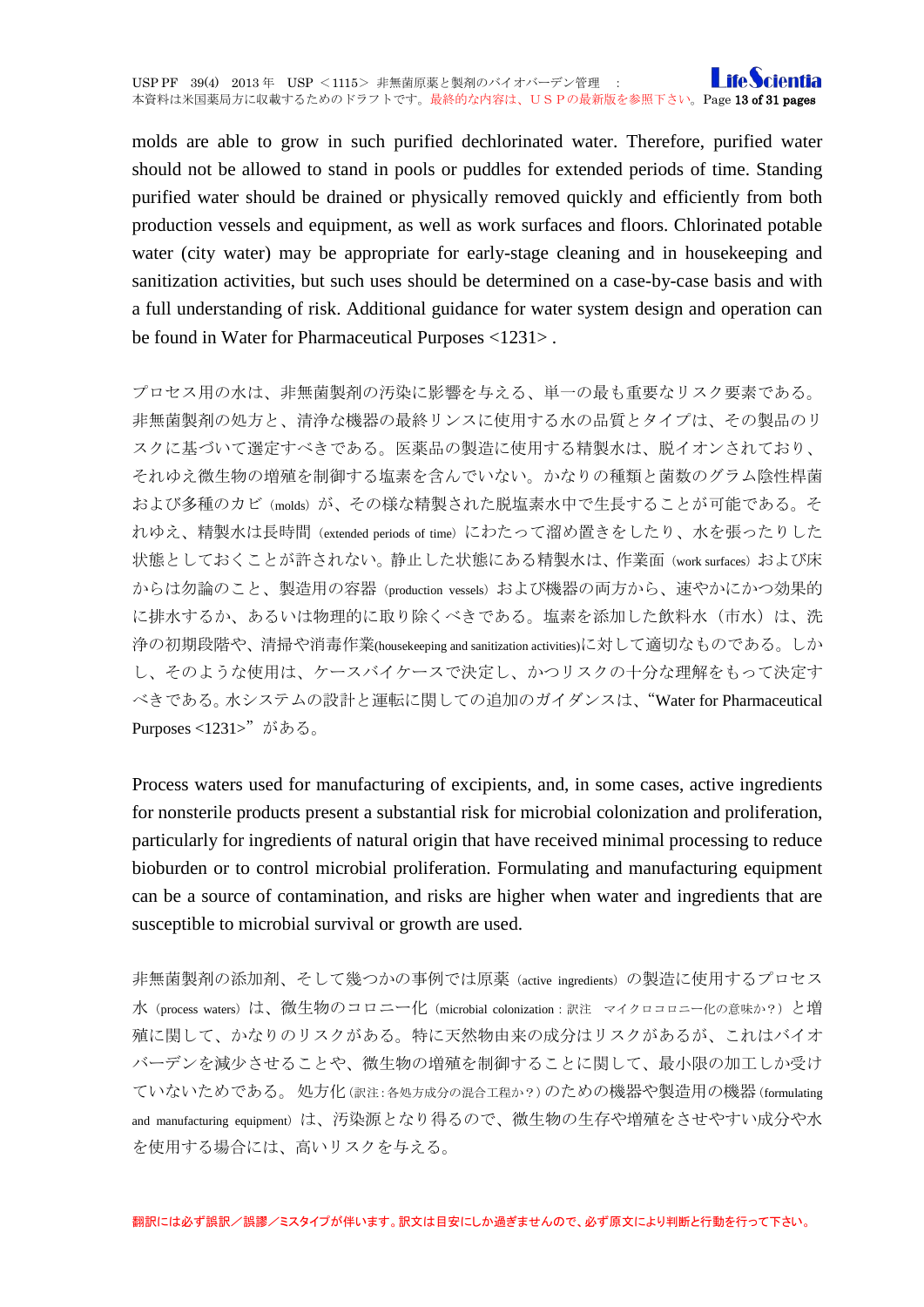Therefore, cleaning, drying, and, where appropriate, sanitization of manufacturing equipment can be beneficial, but disinfectant residues should be limited in the operating environment and should be removed from product-contact surfaces. The isolation of waterborne organisms, particularly Gram negative rods, is a likely indicator of failure to remove standing water on equipment and environmental surfaces.

それゆえ、製造機器の洗浄、乾燥、および(該当する場合は)サニティゼーション(消毒)は 有益なものであるが、消毒剤の残留は作業環境では制限を加えるべき事項であり、製品接触面 からは取り除くこと。水棲菌、特にグラム陰性桿菌の分離は、機器および環境表面に溜まって いる水を除去している程度の指標となるものである。

# <span id="page-13-0"></span>5.1 Active Pharmaceutical Ingredients, In-Process Materials, and Excipients (原薬、工程中間品、および添加薬)

Ingredients and excipients used in nonsterile product manufacturing processes are important sources of microbiological contamination. Vendor audits, specifications, testing, package selection, shipping, storage conditions, and expiry dates are all critically important in the reduction of microbial risk associated with these materials. When manufacturers cannot conduct extensive vendor audits, they should select vendors who have submitted a Drug Master File to a competent regulatory authority and have satisfactorily passed GMP inspections conducted by regulators. Of particular concern are unprocessed materials of natural origin and those that have a high level of water activity.

非無菌製品の製造プロセスに使用される成分(訳注:原薬)と添加剤(賦形剤)は、重大な微生物汚 染源である。供給者監査(vendor audits)、規格、試験、包装の選択、保管条件、及び有効期限のい ずれもが、それらの原料(訳注:原薬および添加剤)と関連する微生物学的リスクの減少に重要であ る。製造業者が広範囲にわたる供給者監査を行えない場合は、関係する当局に対して Drug Master File を提出して、そして規制当局により行われた GMP 査察に適合した供給者を選定すべきであ る。特に懸念されるのは、天然物由来の未加工品、および高い水分活性値を持っている物質で ある。

Manufacturers should sample incoming materials and should ensure proper contamination-control conditions for weighing and compounding. All sampling and weighing equipment should be properly cleaned, sanitized, stored, and labeled with respect to microbiological status. The activities and the associated controls implemented to prevent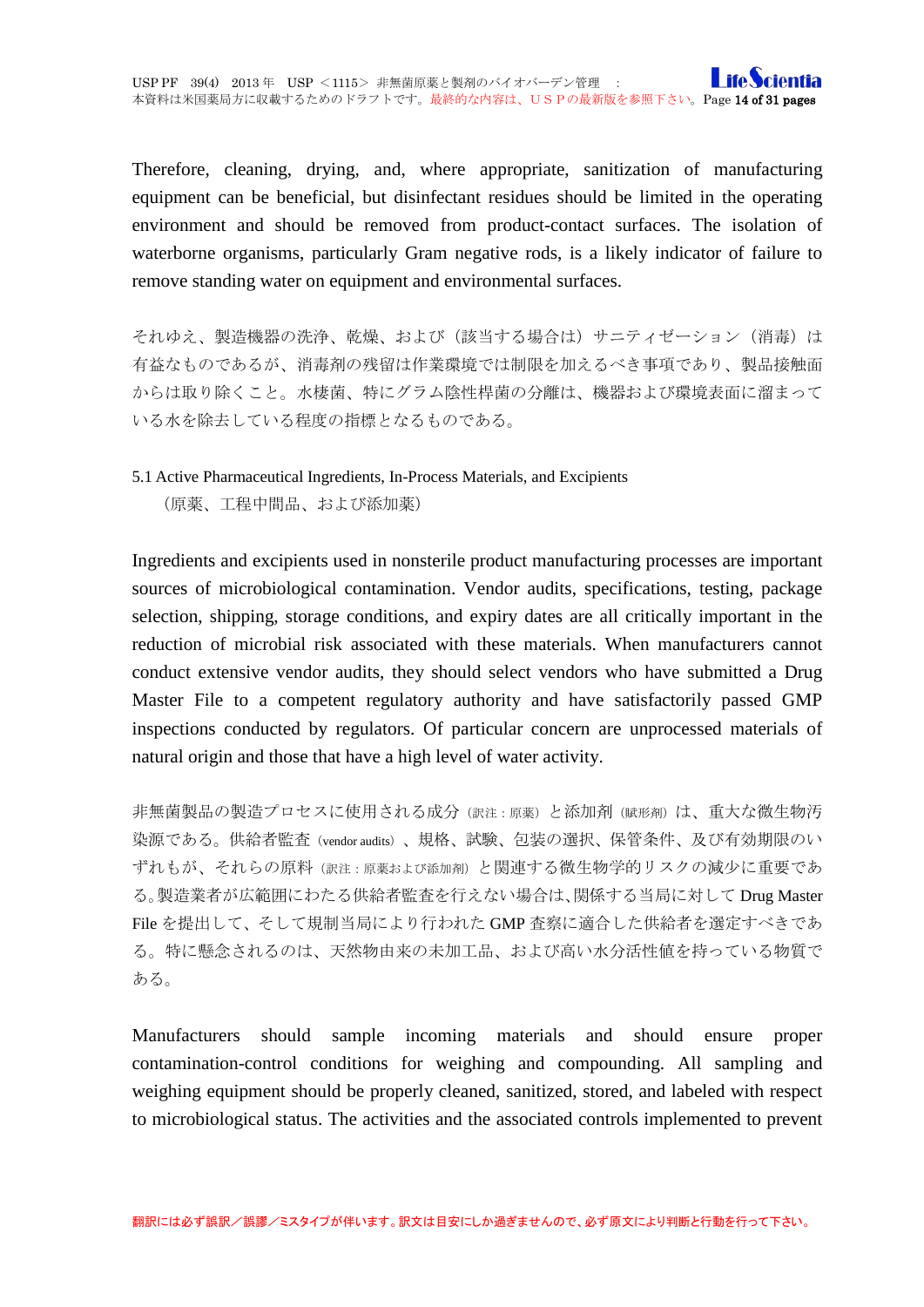microbial colonization and proliferation should be based on a documented, prospective risk-assessment and contamination-control strategy.

製造業者は入荷原料のサンプルを採取し、秤量および調合に関して適正に汚染を制御した条件 を保証すること。サンプリング用および秤量用の全ての機器は、微生物学的な状態に関して、 適正にクリーン化し、消毒し、保存し、かつ表示を行うこと。微生物のコロニー形成化および 増殖を防ぐために行われる活動および関連する制御は、文書化を行った、予想されるリスクア セスメントおよび汚染管理戦略に基づくべきである。

Pharmaceutical ingredients of consistently suitable microbiological quality are an important element of the microbiological control program for nonsterile products. Procurement of ingredients of appropriate microbial quality requires the identification of vendors with the demonstrated capacity to produce drug substances or excipients of suitable quality. Supplier audits should be conducted to establish that the supplier has a well-designed and validated microbiological control program for its manufacturing and packaging facilities. Depending on the microbial characteristics of an ingredient, manufacturers should consider periodic monitoring of the supplier's facility to assess microbiological contamination. Materials that have low water activity, possess high or low pH, are not of natural origin, are inherently antimicrobial, or contain an antimicrobial preservative have a low risk for microbial colonization or proliferation. Risk assessments should consider ingredient characteristics regarding microbial survival, support of microbial growth, or frank antagonism to microbial survival.

一貫して安定な微生物学的品質を持つ医薬品原料 (Pharmaceutical ingredients) は、非無菌製剤の微生物 学的管理プログラムの重要な要素である。適切な微生物学的な品質を持つ成分(ingredients)の入 手には、適切な原薬および添加剤を製造する証明された能力を持つ製造業者(vendors)を特定す ることが必要となる。供給者監査(supplier audits)は、そのサプライヤーが、製造および包装施設 の良くデザインされて、かつバリデートされた管理プログラムを持っていることを確認する (establish)ために行うべきである。処方成分(ingredient)の微生物学的特性に基づいて、製造業者は 微生物学的汚染を評価(assess)するために、供給者の施設(supplier's facility)の定期的モニタリング を考慮すべきである。次の様な原料は、微生物のコロニー化あるいは増殖について、そのリス クは低い。;

- ・低い水分活性
- ・高いあるいは低い pH
- ・天然物由来ではない
- ・固有の抗菌性を有する
- •抗菌性の保存剤を含む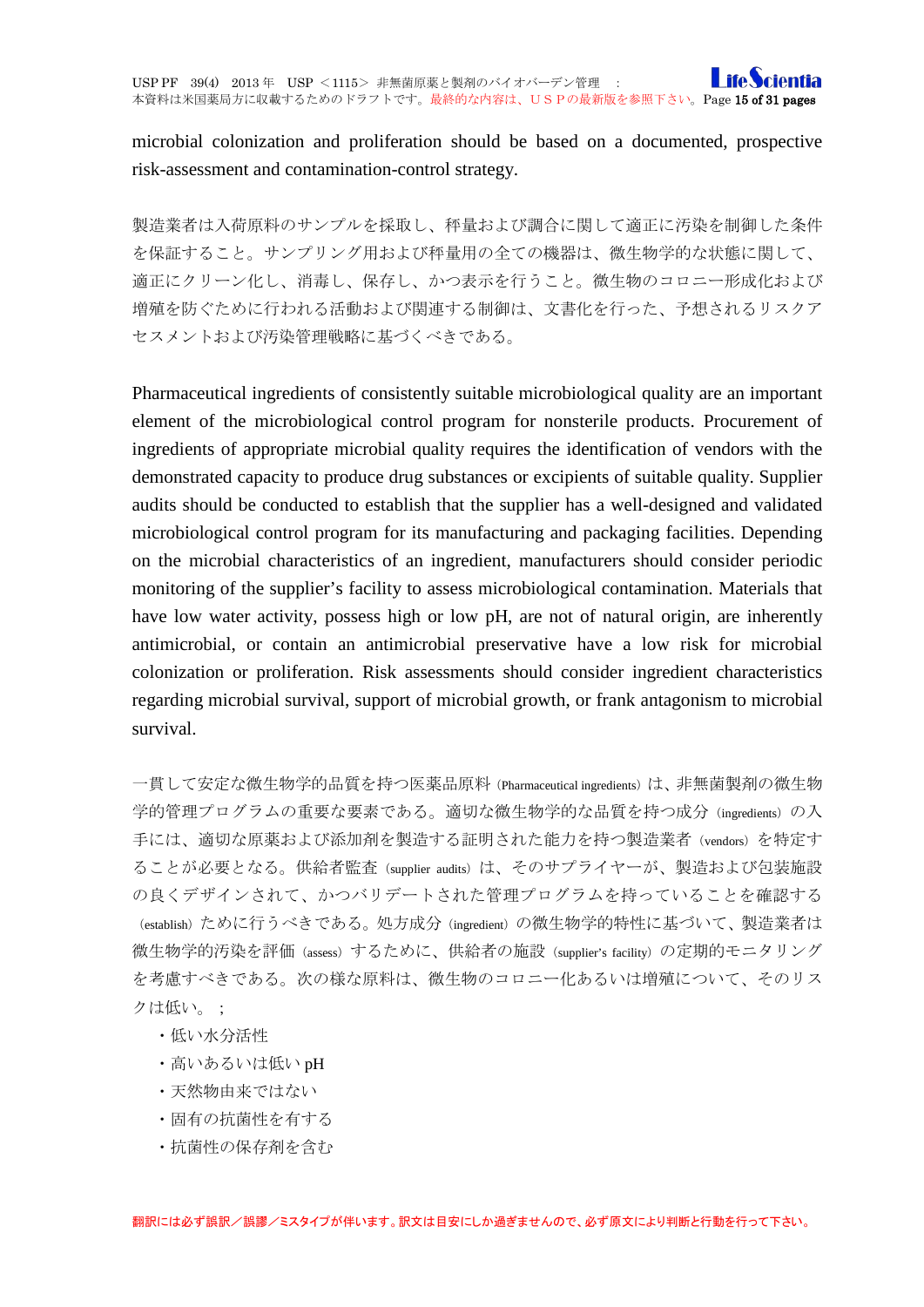**I** ife Sci USP PF 39(4) 2013 年 USP <1115> 非無菌原薬と製剤のバイオバーデン管理 : 本資料は米国薬局方に収載するためのドラフトです。最終的な内容は、USPの最新版を参照下さい。Page 16 of 31 pages

リスクアセスメントは、微生物生存、微生物増殖のサポート、あるいは微生物生存に対する明 確な拮抗作用 (frank antagonism) について実施すべきである。

The introduction of moisture into stored materials notably increases the risk of microbial contamination. Condensation in storage tank headspace or impermeable storage containers can result in contamination of materials with waterborne organisms even when the product under storage is expected to preclude microbial colonization or proliferation.

保管されている原料に水分が入り込むと、微生物汚染のリスクが著しく増大する。保管されて いる製品が、微生物のコロニー化あるいは増殖を排除すると期待されていても、保存タンクの ヘッドスペース部分(storage tank headspace)、あるいは不透過性の保管容器類(impermeable storage containers) は、水棲菌での原料の汚染を生じさせる可能性を持っている。

Microbiological examination of pharmaceutical ingredients (see chapters <61>, <62>, and <1111> ) can provide important insights into the microbiological quality of drug substances and excipients, but manufacturers may be required to demonstrate method suitability to meet specific analytical requirements. Manufacturers also should consider the suitability of methods for detecting relevant noncompendial organisms.

医薬品の処方成分(ingredients)の微生物検査(chapters <61> , <62> , および <1111>を参照 のこと)は、原薬および添加剤の微生物学的品質に重要な見識を与えることが出来るが、しか し製造業者は、特定の原薬および添加剤の分析要求に合致させるために、試験方法の適切性を 証明することが要求されるであろう。製造業者はまた、関連する公定書に収載されていない微 生物の検出のための、方法の適切性を考慮すべきである。

Primary packaging and intermediate containers (e.g., drum liners, plastic bags, and so on) can be a source of microbial contamination, and manufacturers should consider their initial quality, storage conditions, preparation, and handling procedures.

一次包装容器あるいは中間製品容器 (intermediate containers) (例えば、ドラムライナーdrum liners、 プラスチックバックなど)は、微生物汚染源となり得るものであり、製造業者はその初期品質 (initial quality)、保管条件(storage conditions)、保管条件(storage conditions)および取扱い方法(handling procedures) を考慮すること。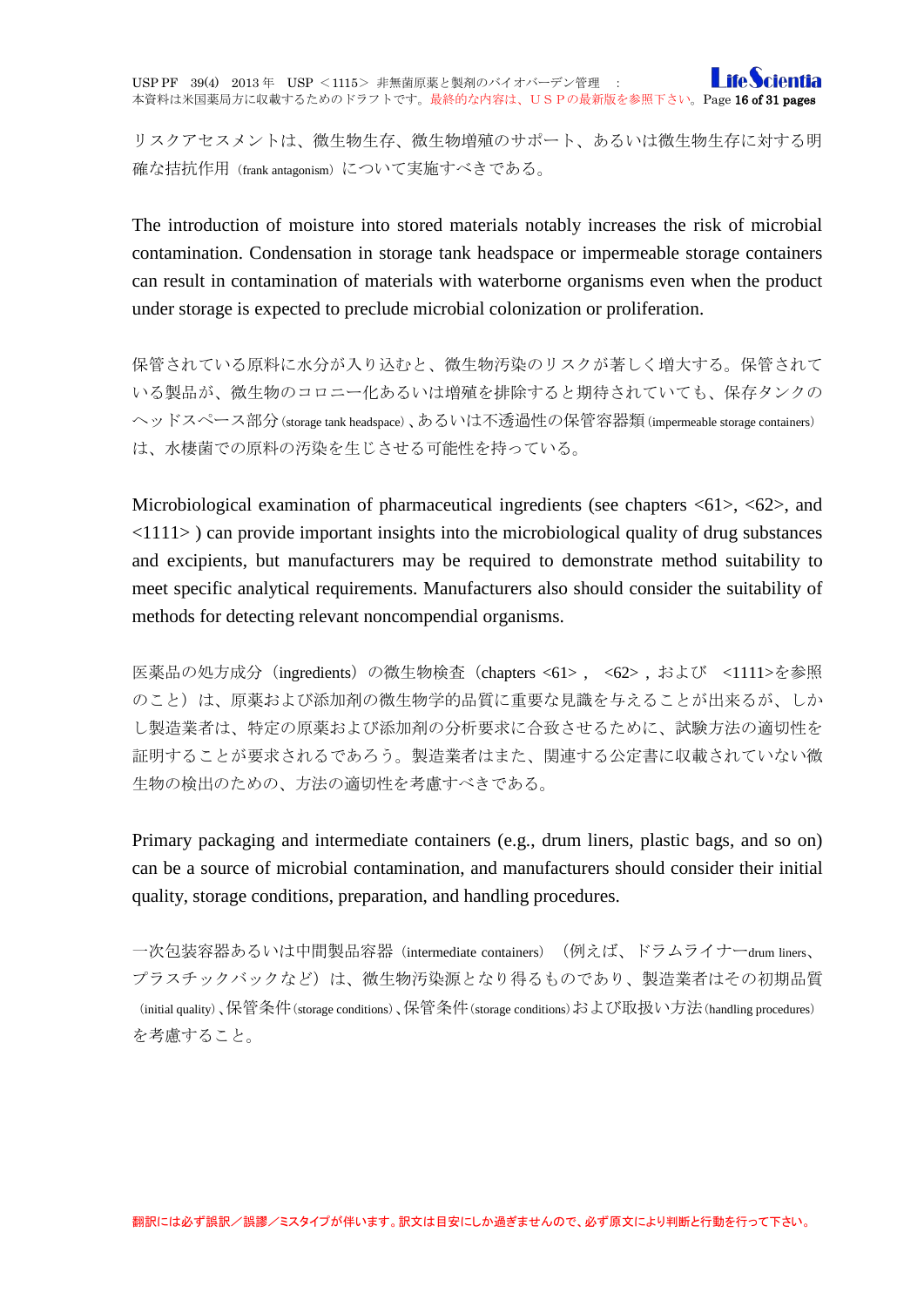### <span id="page-16-0"></span>6. MICROBIAL CONTROL OF DRUG SUBSTANCE MANUFACTURING (原薬製造中の微生物管理)

The approaches to microbial control described in this chapter can be applied with minimal change to drug substances manufactured either by biological processes or organic synthesis. The processes in organic synthesis often use extremes of temperature, pressure, pH, and other conditions that inhibit or actively destroy microorganisms. When the process for manufacturing a drug substance is lengthy, the final steps have the greatest potential effect on the bioburden. As is the case for drug product manufacturing, the water used in the process presents the greatest challenge to microbial control. The types of water used in these processes vary. Potable water typically is used in early-stage processing and cleaning, and Purified Water and Water for Injection often are used for downstream processing and cleaning. These processes frequently are performed almost entirely within closed vessels, which minimizes environmental considerations. Some process equipment is suitable for clean-in-place operations that use agents that are not only effective cleansers but also in some cases inhibit microorganisms. The materials used in drug substance manufacturing include natural substances, organic compounds of various types, inorganic salts, acids, bases, and organic solvents, and the potential for microbial contamination from these materials clearly is variable. Personnel interventions in these processes is limited by the nature of the equipment and consideration for worker safety, and in biologics processing and certain late stages of organic synthesis the manufacturing environments may be classified (e.g., ISO 7 and ISO 8). Limiting the involvement of personnel and use of controlled environments both reduce opportunities for microbiological contamination.

この章に述べる微生物制御のアプローチは、生物学的プロセスあるいは有機合成の何れかによ って製造する原薬に対して、最小限の変更で適用することが出来る。有機合成のプロセスは、 微生物を抑制したり、あるいは強く破壊したりするところの、極端な温度、圧力、pH および他 の条件を使用する。原薬の製造ステップが長い場合は、最終ステップがバイオバーデンに、最 大の影響の可能性を持つ。医薬品の製造の場合と同様に、プロセスに使用する水は、微生物制 御に対する最大の課題(challenge)を示す。それらのプロセスに使用する水のタイプは、様々であ る。一般的に、飲料水 (potable water) は、初期段階での加工、および洗浄に使用され、精製水(Purified Water) および注射用水 (Water for Injection) は、しばしば、下流側の工程および洗浄に使用される。 それらの工程はしばしば、閉じられた容器内でほぼ完全に行われる。このような状況は、環境 的な考慮事項を最小化させるものである。幾つかのプロセス用機器は、CIP (clean-in-place;定 置洗浄)作業に適切なものとなっている。この CIP は効果的な洗浄剤としてのみならず、ある 場合には微生物をも抑制する、効果的な作用素(agents)としても使用される。原薬製造に使用さ れる原料は、天然物由来、各種の有機化合物、無機塩類、酸、塩基、および有機溶剤を含み、 それら原料からの微生物汚染の可能性は、様々である。それらのプロセスへのヒトの介在(personnel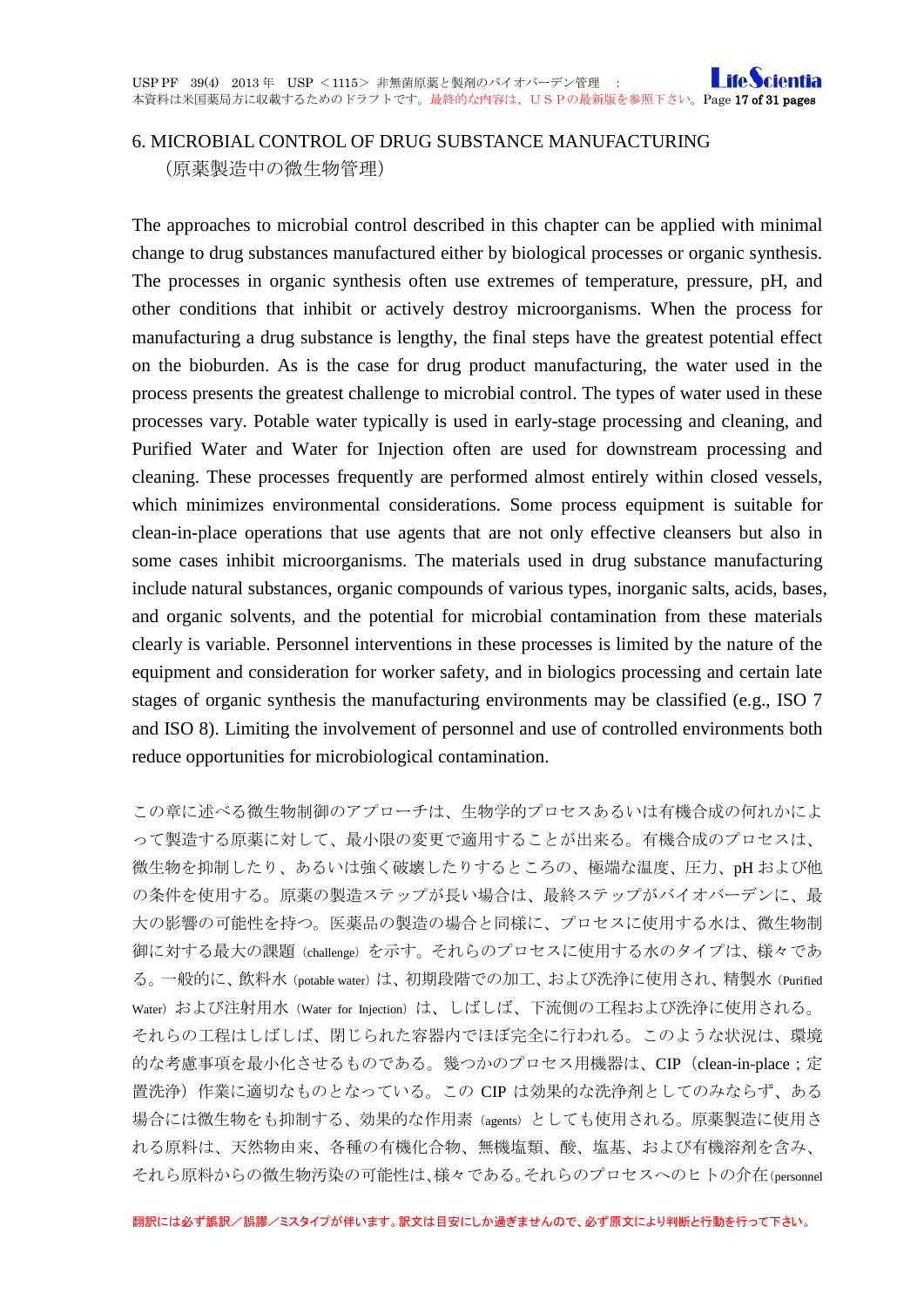interventions)は、機器の性質、および作業者の安全への配慮により制限を受けている。そして、生 物学的なプロセスおよび有機合成の最後の方の段階(late stages)においては、その製造環境は 清浄度の等級づけされた環境(e.g., ISO 7 および ISO 8)となる場合がある。職員の関与への制 限、および管理された環境の使用の両者は、微生物汚染に遭遇する機会を減少させるものであ る。

<span id="page-17-0"></span>6-1. Equipment Design and Use (機器の設計と用途)

When possible, specifications for the selection of equipment that will be used in the manufacture of nonsterile products should include sanitary design. Equipment and utensils should be cleanable so contaminants and residual products can be reliably removed. Equipment should use sanitary fittings and should be designed for easy use of cleaning and sanitizing agents and complete rinse water drainage. Residual water in tanks, piping, or on equipment surfaces introduces the risk of colonization by waterborne organisms. Manufacturing equipment that cannot be cleaned in place should be readily accessible for manual cleaning, and parts that must be cleaned out of place should be not only easily accessible but also readily or easily removable. A further consideration is the compatibility of equipment with the typical range of disinfectants, including sporicides, used in cleaning procedures to sanitize equipment.

可能な場合は、非無菌製剤の製造に使用する機器の選定の規格には、サニタリー設計(sanitary design)を含めるべきである。機器および用具 (utensils) は、汚染物および残存製剤が容易に除 去できるように洗浄性が容易とすべきである。機器はサニタリーの部品を使用し、洗浄およ びサニタイズ剤の容易な使用、およびリンス液(濯ぎ水)の完全な排水が出来るように設計 すべきである。タンク、配管あるいは機器表面に残存する水は、水棲菌によるコロニー化の リスクを導入するものである。定置状態(in place)で清浄化が出来ない製造用機器は、ヒトの 手による洗浄(manual cleaning)を直ぐに行うことが出来るようになっていること。取り外して(out of place)洗浄しなければならない部品は、直ぐに洗浄が出来るようになっているのみならず、 速やかに、かつ容易に取り外しが出来るようになっていること。更に考慮しておく事項は、 機器をサイニタイズするために洗浄手順で使用される代表的な範囲の消毒剤(殺芽胞剤を含 む)に対する、機器の適合性(訳注:腐食や消毒剤の残留時のリスク)である。

The preferred material of construction for equipment and utensils that will be in contact with product is austenitic stainless steel. Manufacturers should consider the surface finish on product-contact materials, for which a roughness average  $(RA)$  of 15–20  $\mu$ m is a reasonable rule of thumb. Surfaces for general equipment and machine surfaces need not be polished beyond these RA values. Other materials of construction should be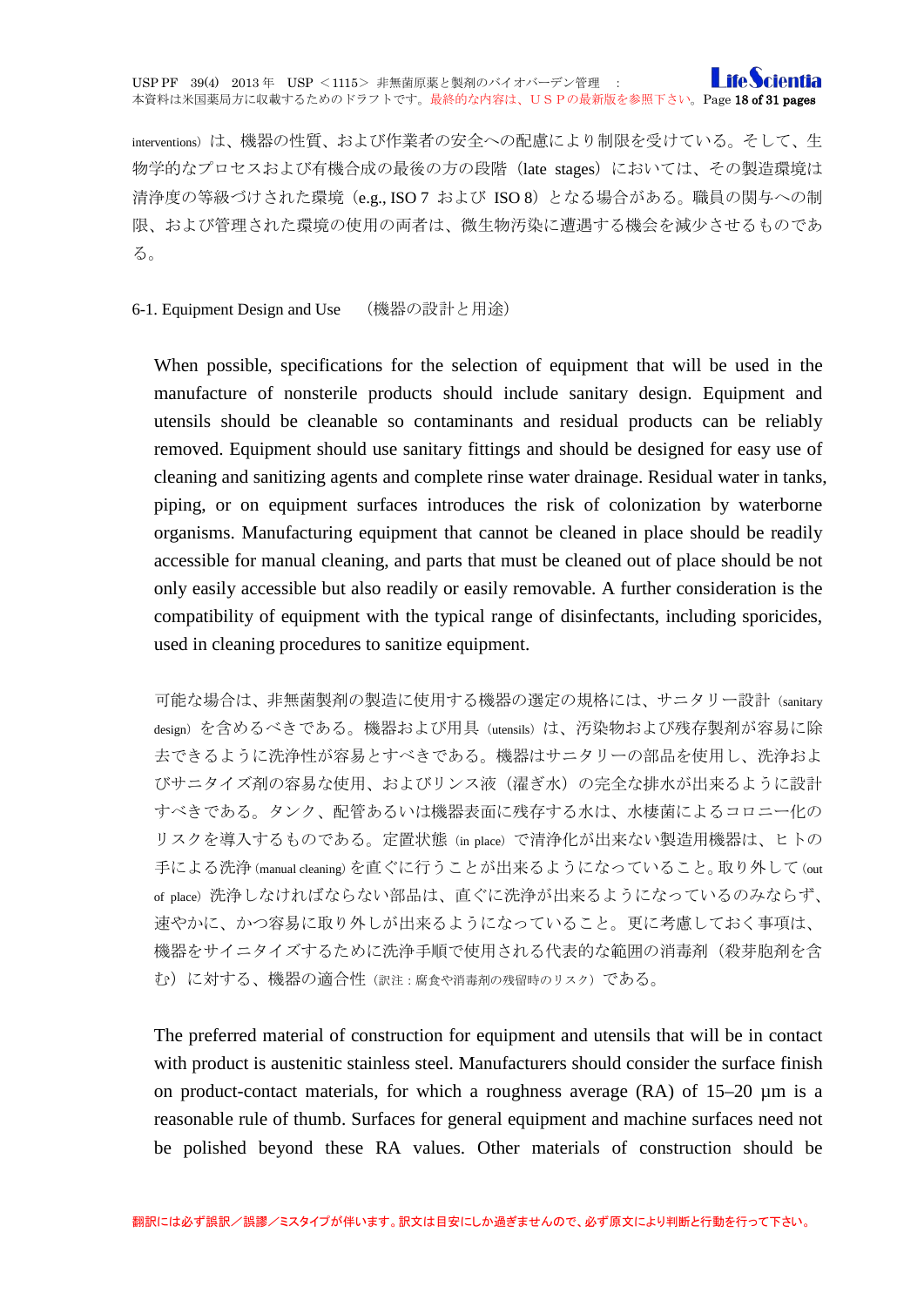#### **I** ife Scientia USP PF 39(4) 2013 年 USP <1115> 非無菌原薬と製剤のバイオバーデン管理 : 本資料は米国薬局方に収載するためのドラフトです。最終的な内容は、USPの最新版を参照下さい。Page 19 of 31 pages

nonporous, smooth, and compatible with the products and cleaning materials. Process piping systems also should follow sanitary design principles and should be sloped to facilitate drainage, and the equipment should contain flush gaskets to prevent material build-up and to facilitate cleaning. The 3A Sanitary Standards (see www.3-A.org) provide generally useful guidance for process layout and design and machinery selection. Equipment cleaning procedures should be detailed and should ensure that the equipment is completely dry after cleaning and is stored in a manner that prevents microbial proliferation. Manufacturers should implement procedures for the protection of cleaned equipment and utensils before their next use. Cleaning and sanitization processes should include the evaluation of microbial content both after sanitization and before use. Properly designed storage protection should mitigate the possibility of microbial growth before use, so after proper storage conditions are validated ongoing monitoring of equipment and utensils should not be required. Surface microbial sampling either immediately after cleaning or immediately before use must be done with caution; media residues and residual moisture must be carefully eliminated if sampling is performed.

製品と接触する機器および用具類(utensils)の構成用の推奨される材質は、オーステナイト系 のステンレス鋼 (austenitic stainless steel) である。(訳注: 医薬品の) 製造業者は製剤接触材質の表面 仕上げ (surface finish) を考慮すること。妥当な経験則 (reasonable rule of thumb) は、15–20 μm の表面 粗さ(roughness average; RA)である。一般的な機器の表面、および機械表面は、その RA(訳注: 15-20 μm) 値を超えての研磨は必要でない。機器および用具類を構成する他の材質は、非ポー ラス(nonporous)で、平滑(smooth)で、かつ製品と洗浄剤との相性が良い(compatible with) ものとすべきである。プロセスの配管システムもまた、サニタリーの設計原則に従うべきで あり、排水を容易にするために勾配をつけるべきであり、そして、その機器は、原材料など の堆積 (build-up) を防ぎ、洗浄を容易にするために、flush gaskets を含めるべきである。3A [Sanitary Standards](http://www.3-a.org/) [\(see www.3-A.org\)](http://www.3-a.org/) (訳注:リンクあり)は、プロセスのレイアウトと設計と機器 の選択に関しての有用なガイダンスを与えている。機器の洗浄方法は詳細なものとすべきで あり、機器の洗浄後に完全に乾燥させ、微生物の増殖を抑制するような方法で保管すること を確実にすべきである。製造業者は、その次の使用前の清浄化した機器および用具の保護に ついての手順を実施すべきである(訳者注:この一文の邦訳は、内容の検討が必要である)。洗浄および 消毒(sanitization)のプロセスには、消毒後(after sanitization)と使用前の両方の微生物数の評価を 含めるべきである。適正に設計された保管中の保護 (properly designed storage protection) は、使用前 の微生物の増殖の可能性を軽減させるべきである。例えば、適正な保管条件が、機器および 用具の継続的モニタリング(ongoing monitoring)を通してバリデートされた後には、(訳注:そ のようなモニタリングが)要求されないといったようなことである。洗浄直後あるいは使用 直前の表面の微生物サンプリングは、注意しなければならない。とういうのは、もしサンプ リングを行ったならば、培地の残存あるいは残存する水分を注意深く除去しなければならな いからである(訳注:そのようにしないと微生物の増殖が起こる可能性がある)。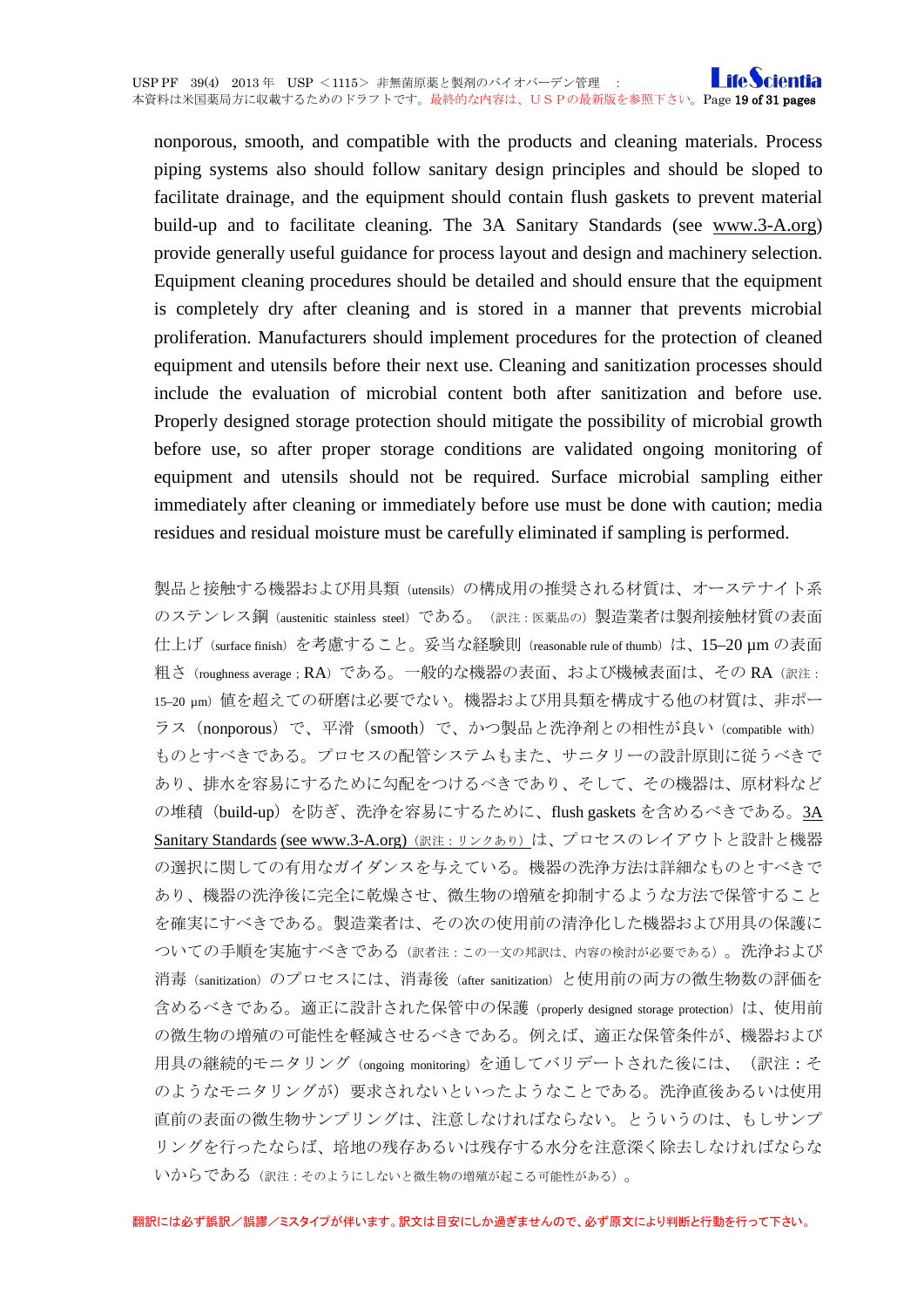Manufacturers should evaluate whether products that are manufactured using a piece of processing equipment may, under some processing circumstances, promote the growth of microorganisms. This evaluation is necessary to properly establish processing hold times and to define equipment use conditions following cleaning. The use of sanitizing agents on product-contact surfaces is not recommended when the cleaning procedures that remove chemical residues also remove microorganisms. In addition, there is a risk of product contamination with sanitization agents. With a validated cleaning process, the absence of chemical residues and visible standing water may provide assurance of the cleanliness of the equipment without routine chemical disinfection and also may obviate the need for microbiological monitoring.

製造業者は、ある一つのプロセス用(加工用)機器を使用して製造した製品が、ある種の加 工条件下で、微生物の生長を促進するかも知れないかを、評価すべきである。この評価は、 加工保持時間(processing hold times)を適正に確立し、かつ、洗浄に引き続く機器の使用条件を規 定するために、必要なものである。製品接触表面への消毒剤(sanitizing agents)の使用は、化学 的な残存物を除去する洗浄方法が、微生物もまた除去する場合には推奨されるものではない (訳注:この下線部分の訳文は、内容の検討が必要である。原文の訳としては正しいと思われるが、意味が 通じない)。それに加えて、消毒剤(sanitization agents)で製品が汚染されるリスクも存在する。バ リデートされた洗浄プロセスで、化学薬剤の残存物 (chemical residues) や可視的な水の残存 (visible standing water)が無いことは、日常的な化学消毒剤を使わなくても、清浄性の保証を与えるもの であり、また微生物学的モニタリングの必要性をも取り除くものであろう。

<span id="page-19-0"></span>6-2. Personnel (職員)

In addition to maintaining personal hygiene, operators should be trained and dressed appropriately for the function they are performing (Table 1).

職員の衛生に保持することに加えて、オペレータ(作業者)は、訓練を受け、彼らが行う機 能に適切なように服装を行うべきである(表1)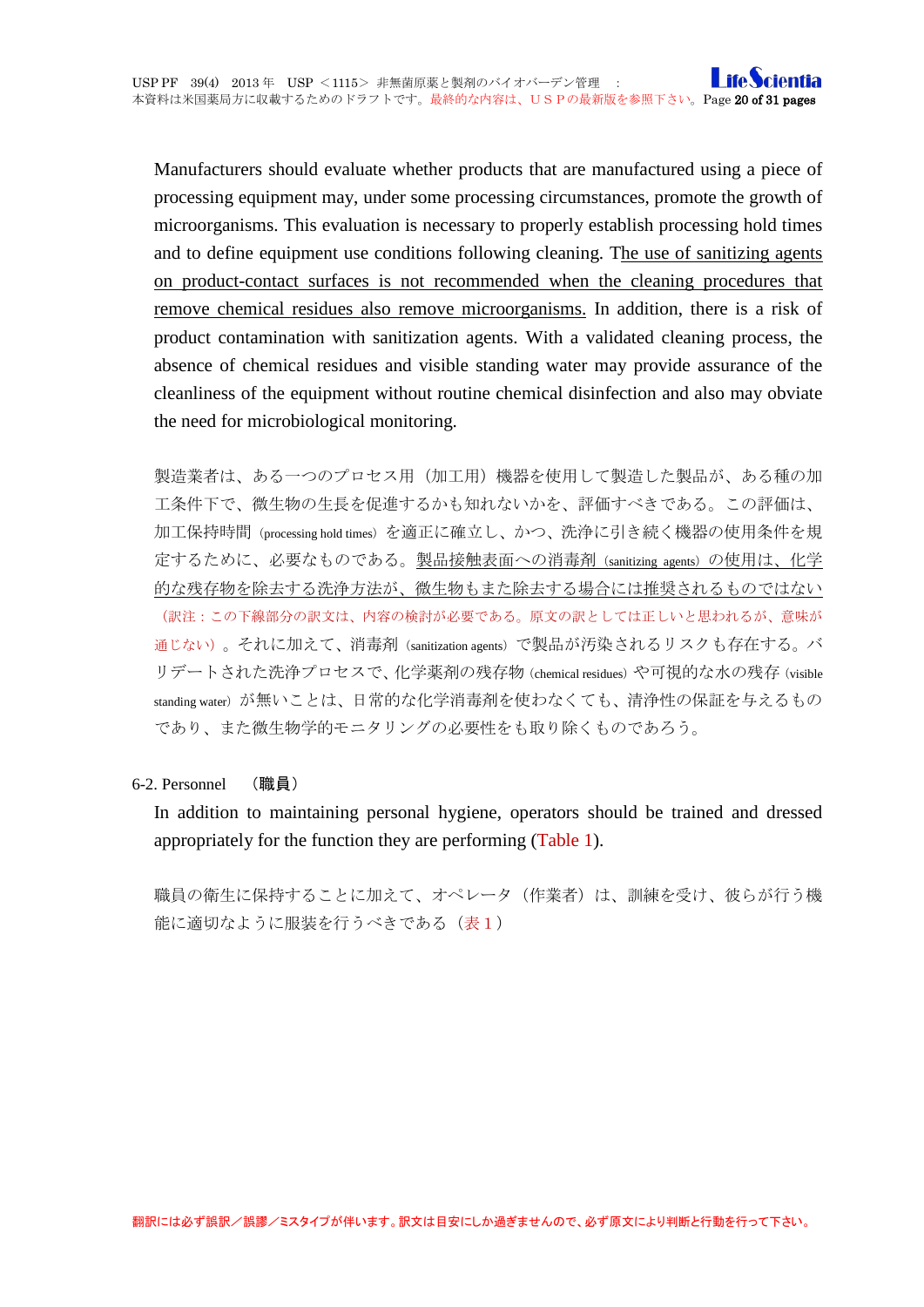| $\frac{1}{2}$ $\frac{1}{2}$ $\frac{1}{2}$ $\frac{1}{2}$ $\frac{1}{2}$ $\frac{1}{2}$ $\frac{1}{2}$ |                                                                                           |  |  |
|---------------------------------------------------------------------------------------------------|-------------------------------------------------------------------------------------------|--|--|
| <b>Protective Clothing</b><br>(保護を放)                                                              | <b>Operators in Formulation and Primary</b><br>Packaging Areas (処方区域、一次包装区域におけるオペ<br>レータ) |  |  |
| Plant uniform or plant uniform with overall for                                                   |                                                                                           |  |  |
| high-risk product and environment                                                                 |                                                                                           |  |  |
| (工場ユニホーム、または高いリスクを持つ製剤および環境                                                                       |                                                                                           |  |  |
| に対してのオーバーオール(つなぎ服)の工場ユニホーム)                                                                       |                                                                                           |  |  |
| Hair/beard covering<br>(頭髣顎鬚のカバー)                                                                 | <b>Yes</b><br>(該当する)                                                                      |  |  |
| Safety glasses<br>(安全メガネ)                                                                         |                                                                                           |  |  |
| Dedicated shoes or shoe coverings                                                                 |                                                                                           |  |  |
| (専用靴または靴カバー)                                                                                      |                                                                                           |  |  |
| Gloves<br>(手袋)                                                                                    | Yes (if in direct product contact)                                                        |  |  |
| Face masks $(7x+7z)$                                                                              | (該当する:もし製品と直接に接するすのであれば)                                                                  |  |  |

Table 1. Gowning in Manufacturing Areas(表1 製造区域でのガウニング)

<span id="page-20-0"></span>6-3. The Manufacturing Environment (製造環境)

As noted, the environmental risks and controls for nonsterile products are different from those for aseptically manufactured sterile products. Unlike aseptic processing for which facility requirements are generally uniform in specification and performance, nonsterile product manufacturing environments typically involve diverse products and microbial contamination control requirements. In general, liquid, cream, or ointment products require a greater level of contamination risk mitigation than do solid dosage forms.

Common design elements to control microbial contamination may include the following:

既に述べたように、環境リスクと非無菌製品の制御は、無菌操作法により製造される無菌医薬 品のそれとは大きく異なっている。施設に関する要求が一般的に規格および性能が均一的な無 菌操作法製剤とは違い、非無菌製剤の製造環境は、一般的に種々の製品および微生物汚染管理 要求を伴っている。通例、液剤、クリームあるいは軟膏は、固形投与剤型で行うよりも大きな レベルの汚染のリスク軽減(risk mitigation)を要求される。微生物汚染を制御するための共通する 設計要素は、以下の通りである。

- Walls, ceilings, and floors are constructed of nonporous materials that are readily cleanable and are resistant to cleaning agents and disinfectants. 壁、床および床は、容易に清浄化出来るように、非多孔質の材質から構成し、洗浄剤および消 毒剤に抵抗性を有すること
- Floor drains are permitted in nonsterile product manufacturing areas provided that they can be closed during processing or fitted with a suitable air break if they are open during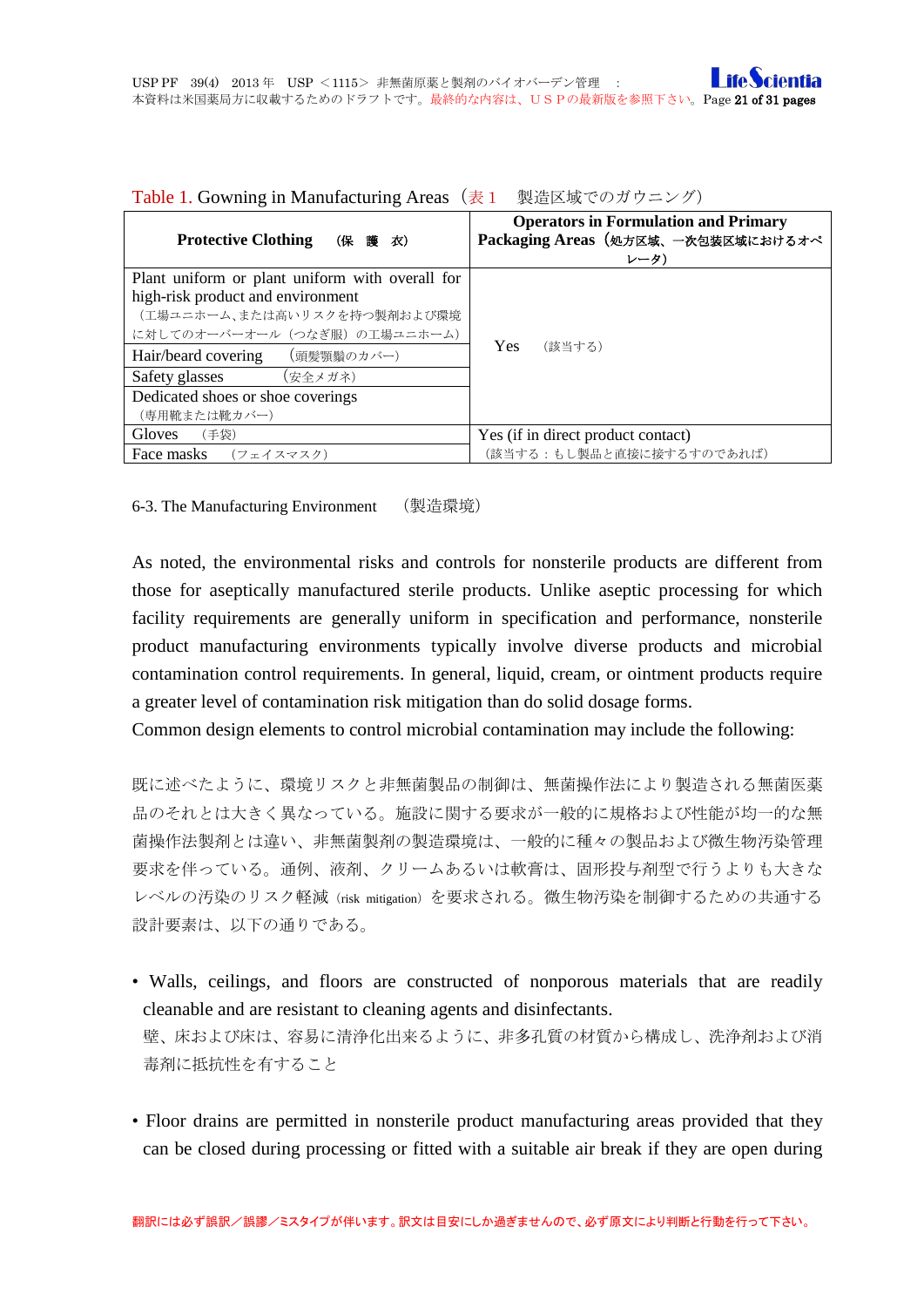#### area and equipment cleaning.

床排水口(floor drains)は、非無菌製剤の製造区域では許容される。ただし、製造中はクローズに することが出来るか、その区域や機器の洗浄作業中に排水口を開口させているならば、適切な エアーブレイク (air break)を備え付けていることが必要である。

- Access should be limited to essential personnel. アクセスは、必要な職員(essential personnel)に限定すること
- Material, equipment, and personnel flows should avoid contamination. 原材料、機器、および職員の動線は、汚染を避けること。
- Ventilation and air filtration should be adequate to maintain the specified cleanliness, space pressurization (if required), temperature, and relative humidity. 換気と空気ろ過は、規定された清浄度、室間差圧(space pressurization)(もし必要であるならば)、 温度、および相対湿度を維持するのに適切であること
- Good housekeeping and good general hygiene should be applied at all times. 良好な設備の維持管理(good housekeeping)と、良好な一般的な衛生管理(good general hygiene)を常に 適用すること
- Cleaning and use status of all tools and used in production and all process equipment should be known at all times.

製造中に使用する全ての用具 (tools) と備品 (implements) の洗浄および使用状態、および全ての プロセス機器の洗浄および使用状態は、常に知っておくこと

• Product-contact or water-supply tubing, valves, and fittings should be cleaned and sanitized according to a defined schedule, should be stored dry, and should be labeled with respect to status.

製品と接触する、または水を供給する配管、バルブおよび部品(fittings)は、常に清浄とし、そ して、規定されたスケジュールに従ってサニタイズし、乾燥状態で保管し、その状況に関して 状態表示をする。

• Manufacturers should implement a formal housekeeping and sanitization program for operating areas, corridors, equipment storage, material staging, and other common areas. 製造業者は、作業区域(operating areas)、廊下(corridors)、機器保管区域(equipment storage)、material staging(原材料の待機用の保管区域?)、および他の共通区域(other common areas)に関して、正 式な清掃・消毒プログラム(housekeeping and sanitization program)を実施すべきである。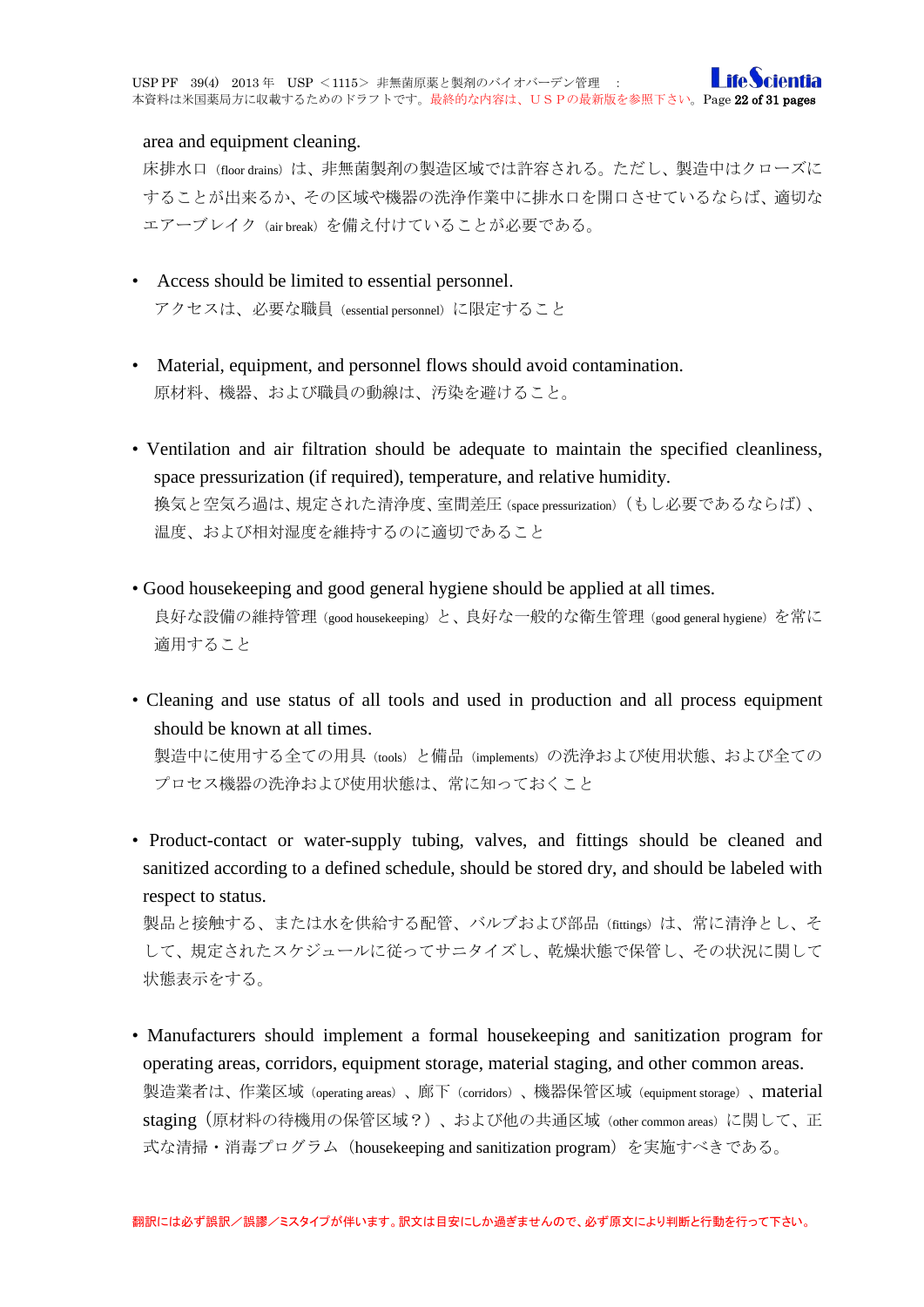Classified environments are not required for nonsterile product manufacturing, e.g., those specified in ISO 14644-1 (6). ISPE Baseline Guide No. 2, Oral Solid Dosage Forms (7) provides minimal acceptable design features for facilities for manufacturing nonsterile products.

例えば、ISO 14644-1 (6)に規定されているような、クリーンルームとして等級づけされた環境 (Classified environments)は、非無菌製剤の製造に要求されない。 ISPE Baseline Guide No. 2, Oral Solid Dosage Forms (7) は、非無菌製剤の製造用施設として、最小限の許容される設計上の特徴 を提供している。

## <span id="page-22-0"></span>7. MICROBIAL ASSESSMENT OF NONSTERILE PRODUCT MANUFACTURING ENVIRONMENTS (非無菌医薬品の製造環境の微生物学的評価)

As described above, microbiological monitoring of the manufacturing environment can serve as an adjunct to control and generally is a qualitative assessment tool in a properly implemented formal risk-based microbiological control program. A monitoring program commensurate with the product bioburden risk can help confirm the effectiveness of microbiological controls and may facilitate early detection of potential problems. Microbial methods and practices for aseptic facilities may be used, but the contamination recovery rates defined in Microbiological Control and Monitoring of Aseptic Processing Environments <1116> are not intended for nonsterile environments. Classified environments of the same class do not necessarily have similar microbiological control capabilities.

上述したように、製造環境の微生物モニタリングは、管理に付随させて役立てることが出来る。 そして、一般的に、正しく行われた正式なリスクベースドの微生物学的管理プログラムにおけ る定性的なアセスメントでのツールとなる。製品のバイオバーデンリスクに相応したモニタリ ングプログラムは、微生物管理の有効性を確かめるために役立ち、かつ潜在的な問題の早期の 検出を容易にするであろう。微生物学的な方法と無菌操作を行う施設での規範 (practices) は、使 用されるであろうが、Microbiological Control and Monitoring of Aseptic Processing Environments <1116> に規定されている汚染回収率 (contamination recovery rates) は、非無菌の環境を意図したもの ではない。クリーンルームの同じクラスの等級づけした環境(classified environments)であっても、(訳 注:固形剤の場合にあっては)同様な微生物管理の能力を持つ必要がない。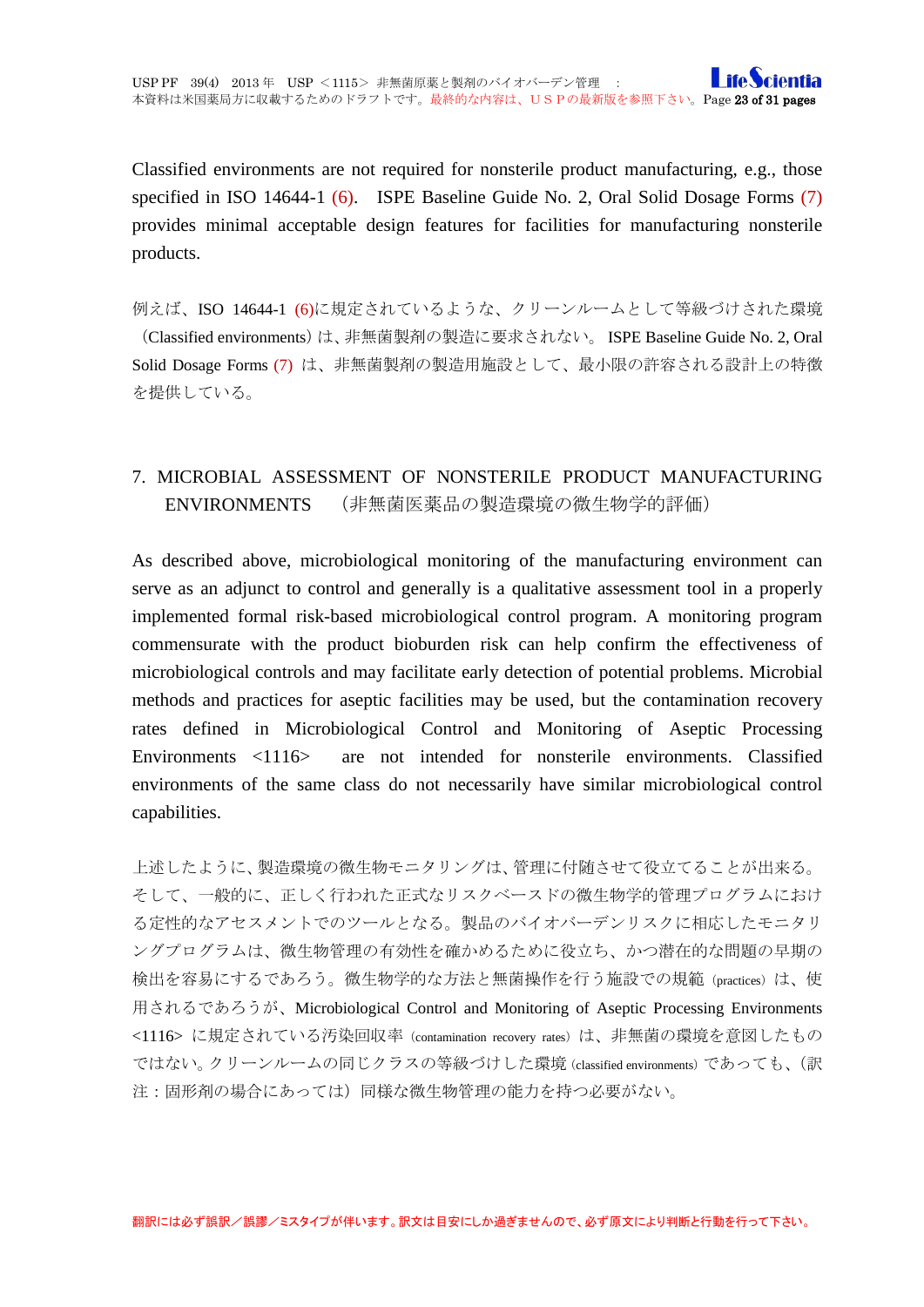Because the majority of organisms recovered in environmental monitoring are of human origin, the levels of transient contamination recovered depend largely on the level of human activity and gowning requirements. Gowning requirements are not as extensive in nonsterile product manufacturing as they are in aseptic processing, and thus in nonsterile environments manufacturers can monitor bioburden with reduced frequency and with expectations of higher bioburden recovery. Periodic assessments of production plant hygiene can offer useful insights into the effectiveness of the facility's cleaning and environmental controls.

環境モニタリングで回収した大部分の微生物は、ヒト由来のものであるので、回収された一時 的な汚染(transient contamination)レベルは、人間の活動レベルと、更衣規定(gowning requirements)に大 きく依存する。更衣規定は、非無菌製剤の製造においては、無菌操作法によるプロセスほどは 厳しいものではない。それゆえ非無菌の製造環境においては、製造業者は、(訳者注:測定の)頻度 を下げ、より高いバイオバーデンの回収の予想のもとで、バイオバーデンをモニターすること が出来る。製造プラントの衛生状態の定期的な評価は、当該施設のクリーニングおよび環境制 御の有効性に関しての、有用な見識(useful insights)を与えることが出来る。

During nonsterile product manufacturing, microbiological monitoring of the environment need not be as rigorous as that required during aseptic processing. Similarly, during nonsterile product manufacturing microbial risk mitigation is different from that for sterile products. In nonsterile products, manufacturers can expect intrinsic microbial bioburden that, properly controlled, does not result in risk to the end user. Manufacturers should establish acceptable levels of microorganisms within each product  $(3)$  and should sufficiently identify microorganisms to gain an appropriate understanding of bioburden patterns and seasonal variability.

非無菌製剤の製造中に、その環境の微生物モニタリングをすることは、必要ない。というのは、 無菌操作法によるプロセス中に要求されるほどの厳密さが、要求されないからである。同様に、 非無菌製剤の製造中の、微生物汚染リスクの低減 (microbial risk mitigation) は、無菌製剤のそれとは 異なっている。非無菌製剤においては、製造業者は、固有の微生物のバイオバーデン(intrinsic microbial bioburden)を予想することが出来る。このバイオバーデンは、適正に管理されたならば、 エンドユーザーにリスクを生じない性質のものである。製造業者は、各製品の微生物の許容レ ベルを確立すべきであり(3)、バイオバーデンのパターンおよび季節変動(seasonal variability.) の適切な理解を得るために充分なだけの微生物を同定すべきである。

<span id="page-23-0"></span>7-1. Microbial Sampling (微生物学的サンプリング)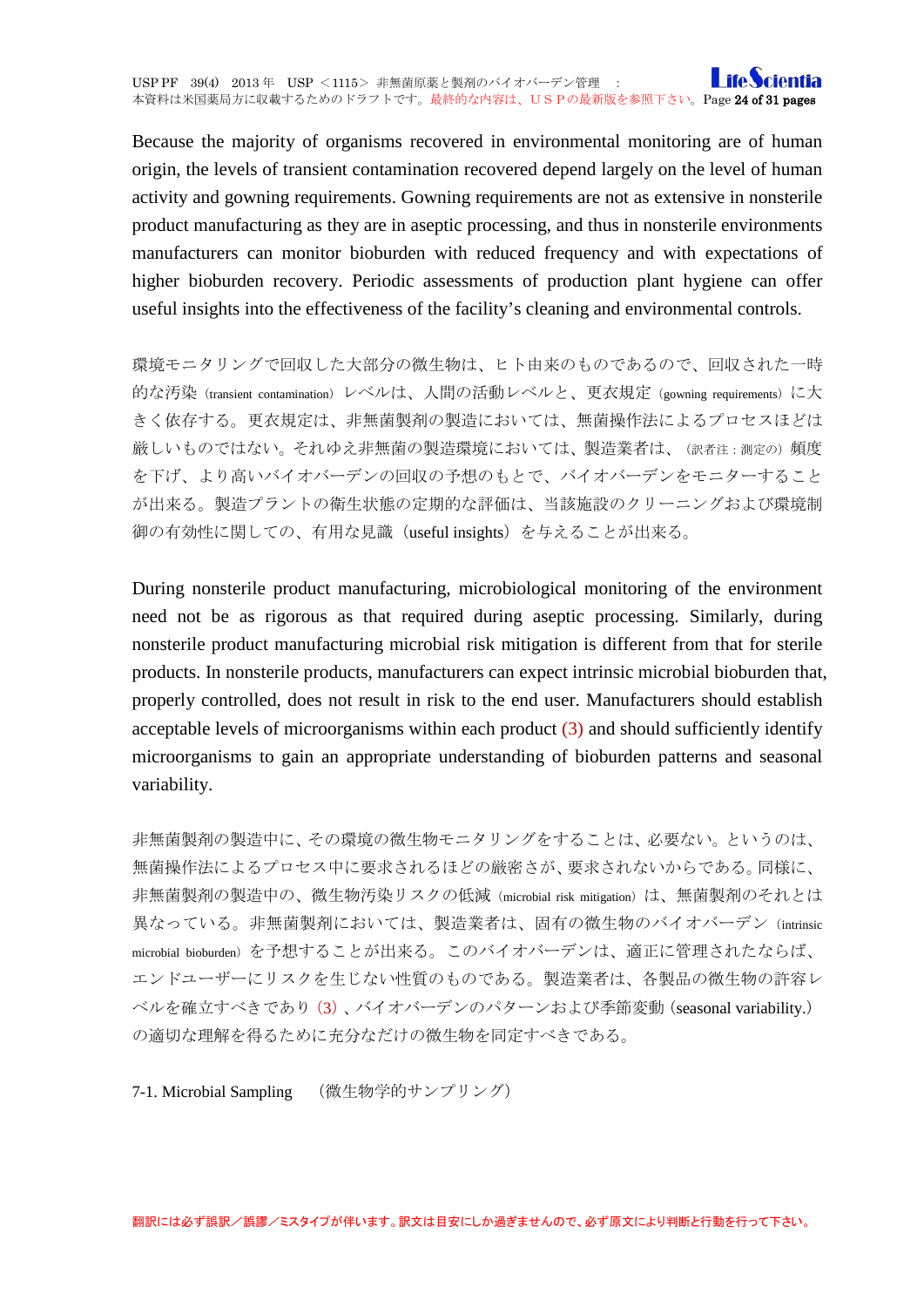During nonsterile product manufacturing, the air sampling methods used for environmental monitoring are active or passive. Active devices sample appropriate air volumes and deposit viable organisms on solid media plates or strips. Results typically are expressed as colony-forming units per unit volume. Passive sampling in the form of settling plates can be used in lieu of active air samplers.

非無菌製剤の製造中の、環境モニタリングに使用するエアーサンプリング方法は、能動的(訳注: サンプル空気を吸引する方法)あるいは受動的(訳注:落下菌平板法など)なものがある。能動的な方法の機 器は、適当量の空気量を採取するものであり、その中にいる生菌を固形平板培地あるいはスト リップに沈降させるものである。その結果は、単位量当たりのコロニー形成数(colony-forming units) として表現される。落下菌平板の形での受動的なサンプリングは、能動的なエアーサンプラー の替わりに使用することが出来る。

Personnel monitoring typically is not required in nonsterile product manufacturing except when classified environments require a near-aseptic manufacturing quality of gowning materials.

ヒトに関してのモニタリングは、非無菌製剤の製造では、一般的に要求されない。ただし、ク リーンルームとして格付けされた環境が、無菌操作法に近い製造品質を持つ更衣の布地材質を 要求する場合を除く。

Sampling locations should be selected based on risk evaluation followed by a general hygienic survey of the environment. High-traffic areas where materials are transferred into and out of the area may be particularly prone to transient microbial contamination. Microbiological monitoring is not required in areas beyond the point where product has been placed into primary packaging containers.

サンプリング位置は、その環境の一般的な衛生管理面での調査を行い、引き続きリスクに基づ いての選択を行うべきである。その区域への、あるいはその区域からの、原材料移送が非常に 多い、通行量が多い区域 (high-traffic areas) は、一時的 (transient) な微生物汚染を起こしやすい傾向 がある。微生物モニタリングは、製品が既に一次包装容器内に入っている場所を超えての区域 には必要でない。

Modern non–growth-based microbiological methods can be substituted for growth-based methods at the option of the user. Because there are no standardized environmental sampling methods and because monitoring is intended as a qualitative evaluation of general facility hygiene, there is no need for extensive comparative studies between growth- and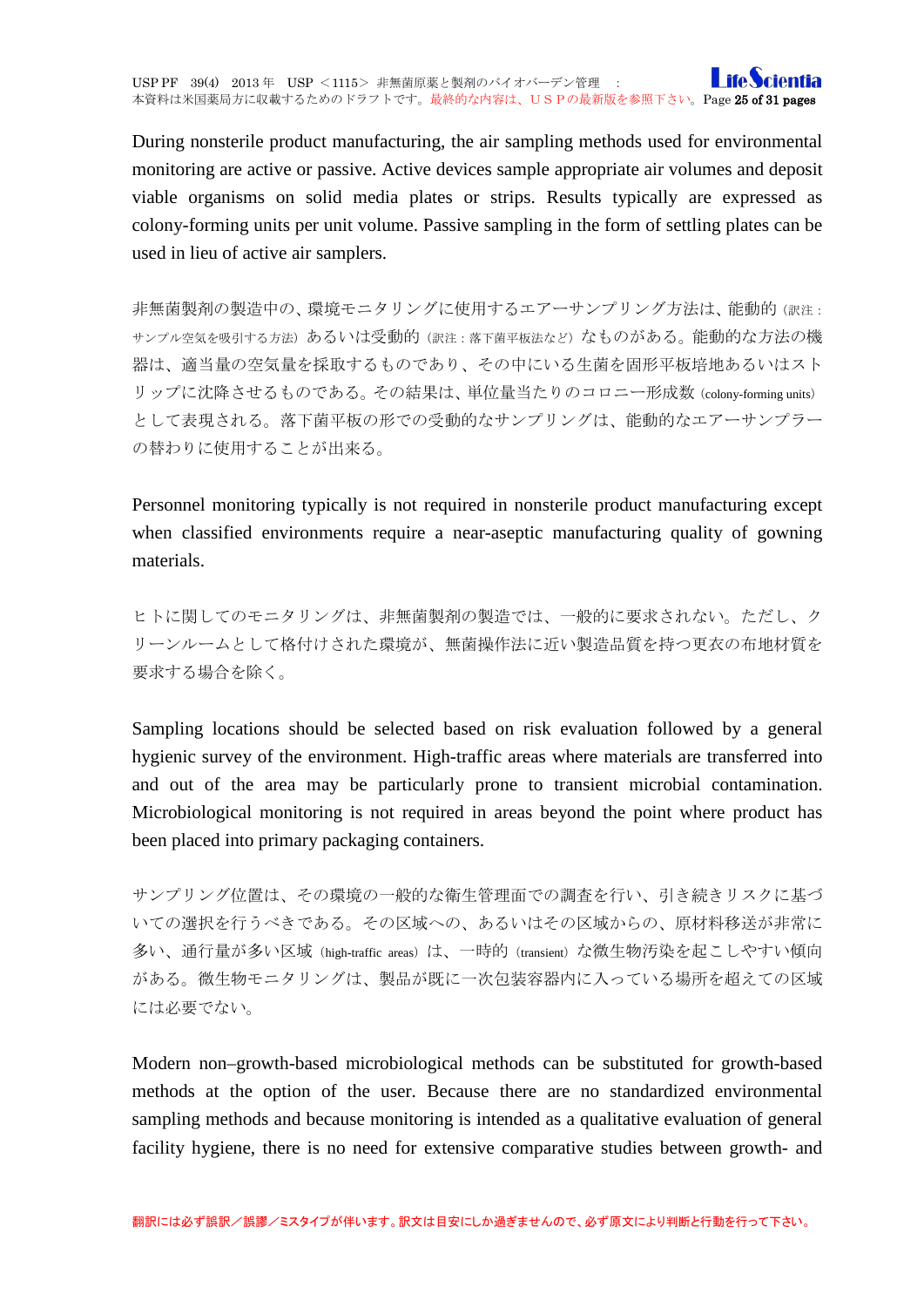non–growth-based methods to assess equivalence. A small number of parallel samples is sufficient to establish a comparative baseline for an environment.

ユーザーが自主的に行っている培養に基づく方法 (growth-based methods) については、その代替法と して培養によらない最新の微生物学的方法(non–growth-based microbiological methods)を取り入れること が出来る。標準化された環境サンプリング方法というのは存在せず、かつ、そのモニタリング は一般的な施設衛生状態 (general facility hygiene) という定性的な評価を目的としたものであるので、 培養による方法と培養に依らない方法との間での広汎な比較調査を行うことは不必要である。 その環境の比較ベースラインの確立は、少数の並行サンプルで十分である。

The frequency of monitoring should reflect the potential risk associated with the dosage form (see Introduction). Additionally, some products may have innate antimicrobial activity because of their attributes such a low water activity or inclusion of an antimicrobial preservative or an active ingredient that is itself an antimicrobial agent, e.g., an antibiotic or antitumor agent. Products that are resistant to microbial colonization or have microbiocidal or microbiostatic characteristics require little or no microbiological monitoring.

モニタリングの頻度は、剤型と関連する潜在的リスクを反映させるべきである (Introduction の 項を参照)。更に、ある種の製剤は、固有の抗菌性を有している。これは、水分活性が低い、 抗菌性物質を含有している、あるいは抗生物質や抗ガン剤(antitumor agent)のように、原薬それ 自体が抗菌性を有しているからである。微生物のコロニー化に対して抵抗性を有する製剤、あ るいは殺菌的(microbiocidal)あるいは静菌的(microbiostatic)特性を持つ製品は、微生物モニタリング は行うことがあってもそれは僅かなものでよく、殆どの場合は必要もない。

In general, environments for tablet and powder- and liquid-filled capsule manufacturing should require no monitoring or infrequent monitoring. Monitoring programs should be risk based, and the intensity and number of sampling sites should reflect the risk level. Manufacturing areas for higher-risk dosage forms such as inhalant products require more frequent monitoring and typically are manufactured in rooms classified to a particulate air quality level, e.g., ISO 8.

一般的に、錠剤および、粉体あるいは液体を充填したカプセルの製造の環境は、モニタリング を必要としないか、あるいは極まれな頻度のモニタリングでよい。モニタリングプログラムは、 リスクベースドとすべきであり、サンプリングの強さ(intensity)と数は、そのリスクレベルに相 応させるべきである。吸入剤(inhalant products)のような高いリスクをもつ投与剤型の製造区域は、 より頻繁なモニタリングが必要であり、一般的に微粒子に関する品質レベルが格付け(例えば ISO 8) された部屋で製造される。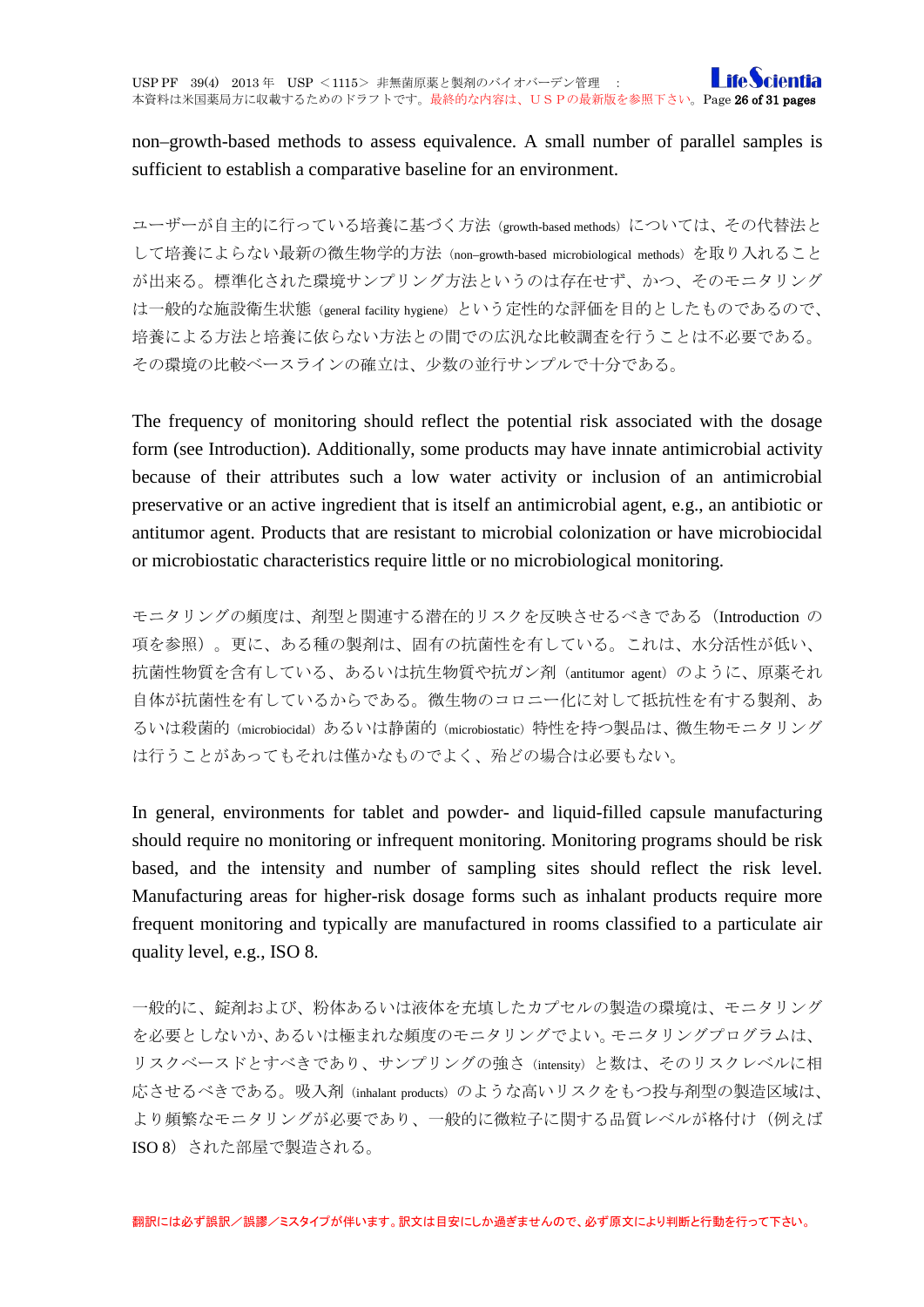For most nonsterile product manufacturing environments, because of their limited environmental controls and comparatively low product risk, the establishment of alert and action levels may not be required. Environmental monitoring is considered an informational survey of the general hygienic conditions of the environment and should not be used in product-release decisions.

多くの非無菌製剤の製造環境は、その制限をされた製造管理と比較的低い製品リスクのために、 アラート(警報)およびアクション(処置)の設定は、要求されない。環境モニタリングプロ グラムは、その環境の一般的な衛生状態の情報的な調査と見做すことが出来るものであり、製 品出荷可否の決定(product-release decisions)に使用されるものではない。

General information chapter Microbial Characterization, Identification, and Strain Typing <1113> contains general information about microbial characterization. In most nonsterile hygienic assessments, characterization of the microorganisms, cellular morphology, gram reaction, and simple diagnostic testing are sufficient.

一般情報の chapter"Microbial Characterization, Identification, and Strain Typing <1113>"は、微生 物の特徴付に関して一般情報を含んでいる。多くの非無菌の衛生面(の環境)のアセスメント においては、微生物の特徴付け、細胞形態(cellular morphology)、グラム染色への反応性(gram reaction) および簡単な診断的なテスト(simple diagnostic testing)で十分である。

<span id="page-26-0"></span>7-2.Active Measures for Microbial Control (微生物学的制御のための能動的対応)

In addition to facility and process design considerations and equipment cleaning and storage controls, there are instances in which active means for addressing the contamination potential are required. The microbiological control of nonsterile products can be enhanced by the adoption of direct contamination control processes such as the following:

施設およびプロセス設計の考慮、および機器の洗浄および保管の制御に加えて、汚染の可能性 を取り上げる積極的な方法(active means)が要求される場合の事例が存在する。非無菌製剤の微生 物学的管理は、以下に述べるような直接的な汚染制御プロセスの採用によって高めることが出 来る。:

• decontamination of product contact surfaces, materials, and containers, typically by means of heat treatment (in the most critical applications sterilization can be used) 製品接触表面、原材料、および容器の除染。一般的には加熱処理による (最も重要な用途においては、滅菌が使用できる)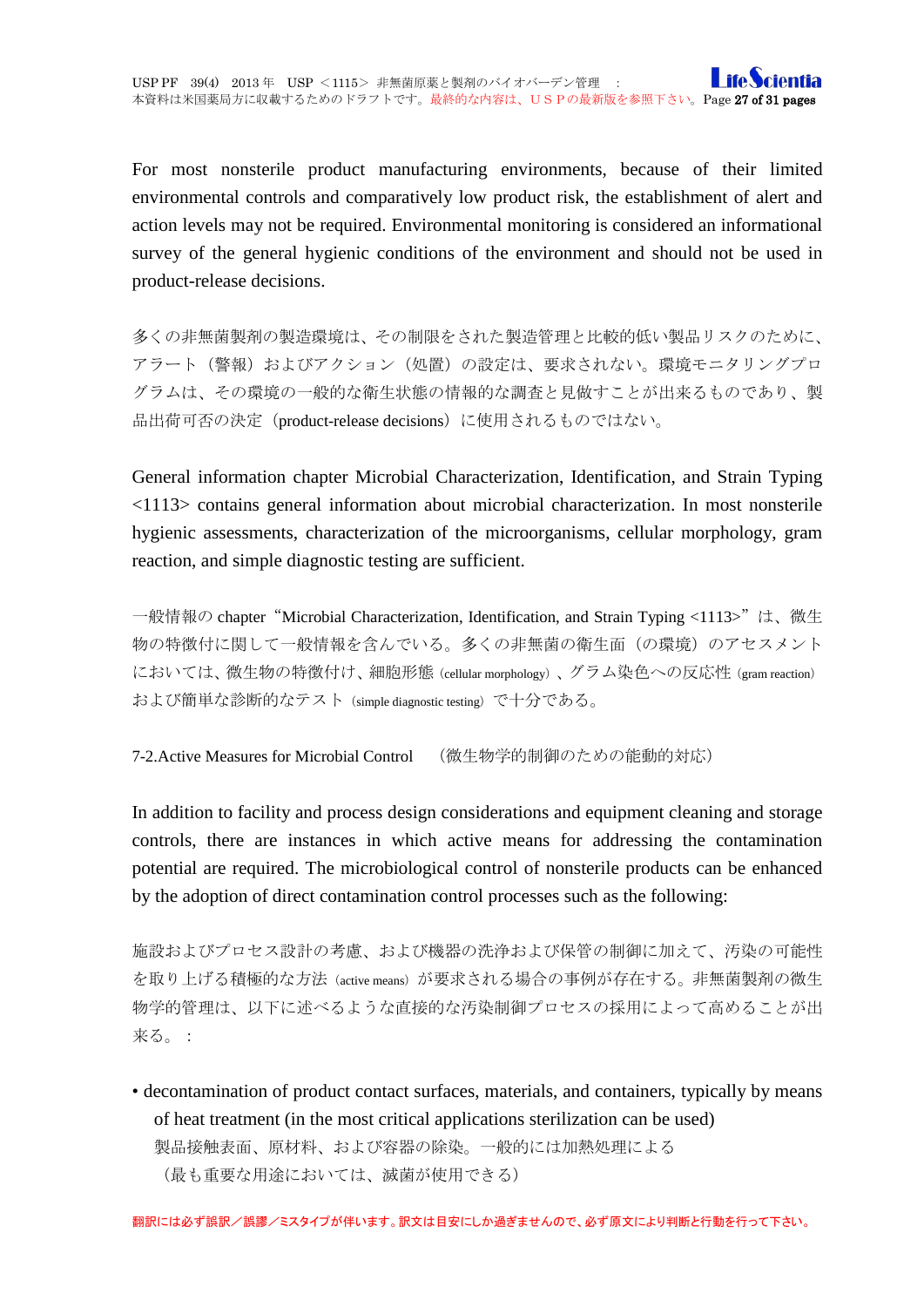- chemical or physical (e.g., dry or moist heat) bioburden reduction treatments for raw materials and active ingredients 原料(raw materials)および原薬(active ingredients)に関しての化学的または物理的(例えば乾熱あ るいは湿熱) なバイオバーデン低減処理
- use of closed, cleaned or decontaminated systems for handling and transfer of materials 原材料の取扱いと移送のための、閉じられた、清浄にした、あるいは除染したシステムの使 用
- use of disposable components or utensils ディスポ―ザブルの部品あるいは用具の使用
- improved gowning materials for operational personnel 作業を行う職員のためのガウニング(更衣)の素材を改良する
- use of classified environments in high-risk operations 高いリスクの作業に対しては、清浄度の等級づけがされた環境の使用

These measures can be applied as required to improve the microbial contamination control during the manufacture of nonsterile products. These procedures support compliance with <1111>. The implementation of these active control mechanisms is unnecessary when current practices are known to be sufficient.

非無菌医薬品の製造中の微生物汚染管理を改善するために、必要に応じてこれらの方法を適用 することが出来る。それらの方法は、<1111> の遵守を裏付けるものである。それらの積極的な 管理メカニズムは、現在のやり方 (current practices) が十分であると判っている場合は、不必要なも のである。

# <span id="page-27-0"></span>8. OVERALL MANAGEMENT OF A MICROBIOLOGICAL CONTROL PROGRAM (微生物制御プログラムの総合的マネジメント)

The management of a successful microbiological control program includes the following: identification of suitable suppliers of pharmaceutical ingredients and excipients that have good microbiological quality; conducting a microbial risk assessment of the manufacturing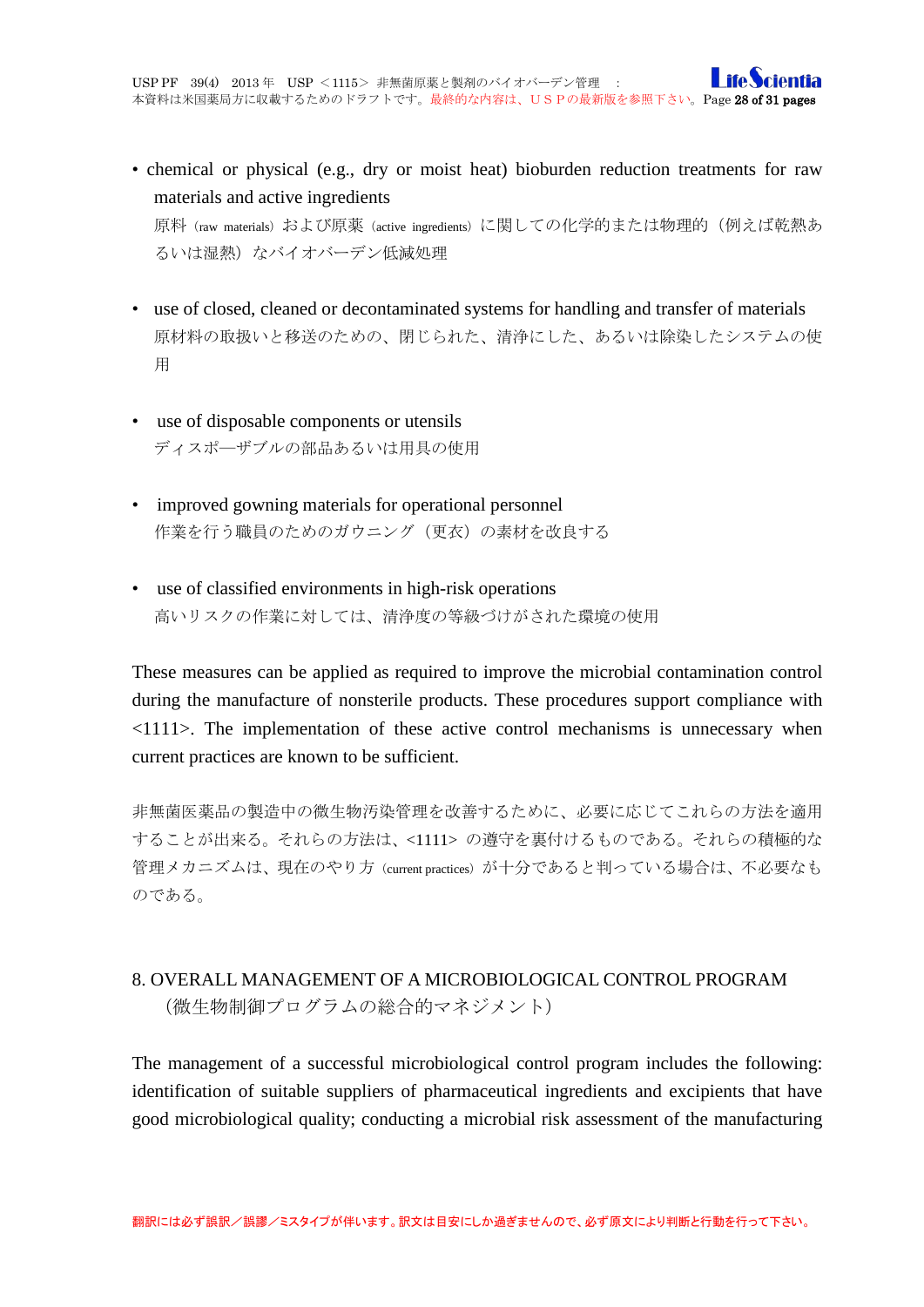process and packaging system; and the establishment of an appropriate monitoring and control system.

良好な微生物管理プログラムのマネジメントは、次のような事項を含んでいる。:

- ・良好な微生物学的品質を持つ製剤用原薬(pharmaceutical ingredients)および添加剤の適切な供給 者(suppliers)を特定する;
- ・製剤化プロセスおよび包装システムの微生物学的リスクアセスメントの実行;
- ・適切なモニタリングおよび管理システムの確立

Although environmental contamination is by no means the most significant cause of nonsterile product recalls or contamination events, environmental monitoring may be a useful component in the overall microbiological control program.

環境汚染は非無菌医薬品の回収や汚染発生事象の最も重大な原因を意味するものではないが、 環境モニタリングは、総体的な微生物管理プログラムでの有用な構成要素であろう。

The microbiological contamination control program should be developed for identifying and controlling product risk, based on a formal assessment of risk modalities. The risk analysis should result in the identification of critical control points and should facilitate proper equipment selection, process layout and design, and facility requirements.

リスク様式の正式なアセスメント (formal assessment of risk modalities)に基づき、製品リスクの特定し、 管理をするための、微生物学的管理プログラムを制定すること。リスク分析は、重要管理点の 特定を行い、適正な機器の選定、プロセスのレイアウトおよびデザイン、および施設の要求を 容易にさせること。

Critical factors for the prevention of microbiological contamination during nonsterile product manufacturing are the control of the microbiological quality of ingredients and water, along with the development of proper cleaning and sanitization procedures. Microbiological monitoring does not mitigate risk, but it can serve as a sentinel.

非無菌製剤の製造中の微生物汚染を防ぐための重要な因子は、適正な洗浄および消毒方法 (cleaning and sanitization procedures)の制定と共に、原料および水の微生物学的汚染の管理であ る。微生物学的モニタリングはリスクを軽減しないが、(訳注:非無菌製剤の微生物汚染を) 監視するには役立つ。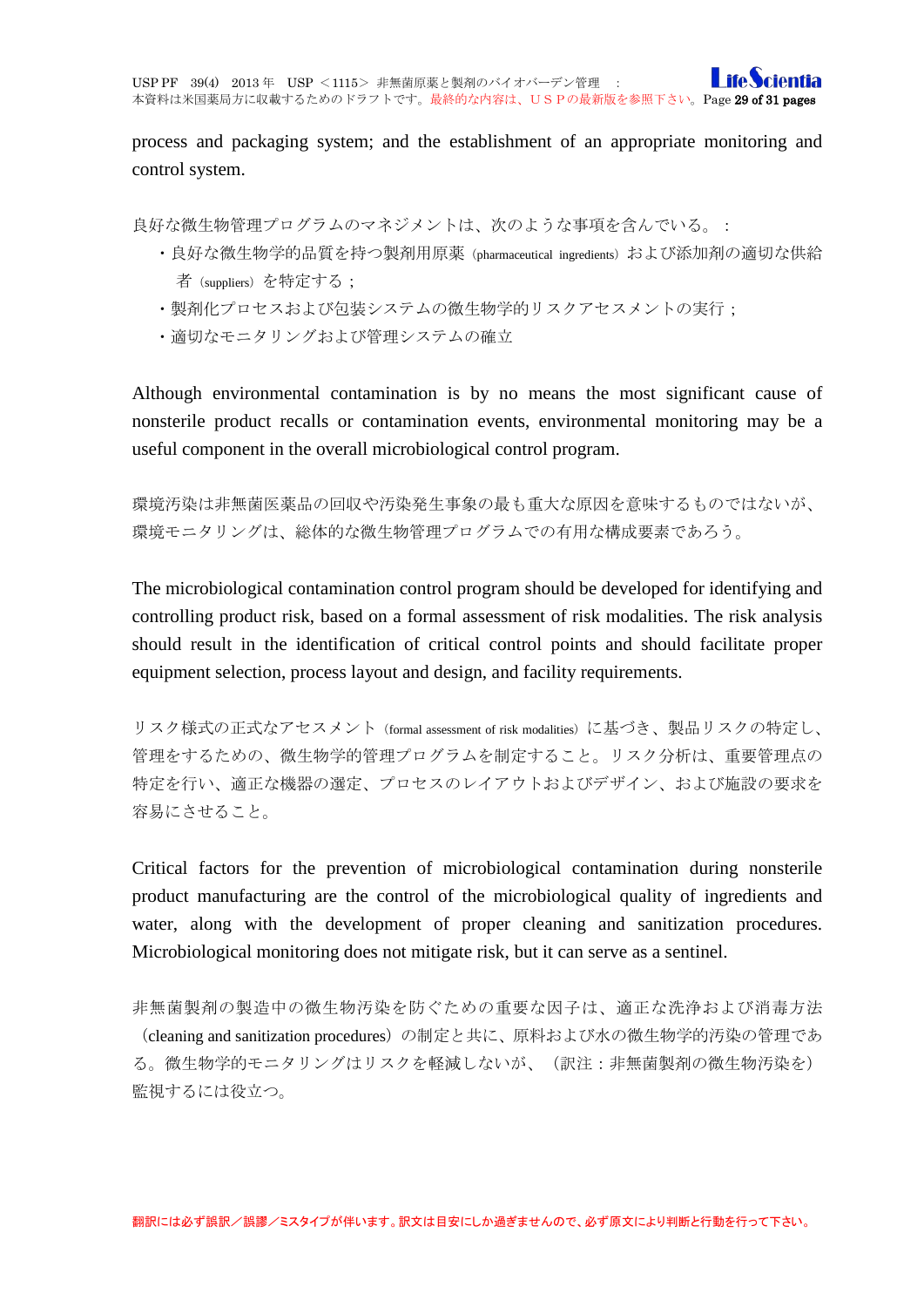No monitoring program can provide the assurance of contamination control like a proper proactive analysis of potential sources of contamination followed by the adoption of sound preventive measures. Consistent control of contamination can be achieved mainly by process evaluation via risk assessment and studies to ensure that measures are in place to prevent conditions conducive to contamination.

モニタリングプログラムは、汚染制御の保証を与えることが出来る。例えば、汚染の可能性の ある原因の適正な分析し、引き続きしっかりとした予防的な対応策をとることが出来る。汚染 の一貫性のある管理は、主としてリスクアセスメントと、その対応策が汚染を抑制するのに適 切であることを保証する調査を経ての、プロセス評価によって達成できる。

<span id="page-29-0"></span>REFERENCES (文献)

- 1. Faust K, Sathirapongsasuti JF, Izard J, et al. (2012) Microbial co-occurrence relationships in the human microbiome. PLoS Comput Biol. 2012;8(7):e1002606. <http://www.ncbi.nlm.nih.gov/pmc/articles/PMC3395616/pdf/pcbi.1002606.pdf> *Accessed 11 April 2015 (added by translator)*
- 2. Cundell AM. Risk based approach to pharmaceutical microbiology. In: Miller MJ, ed. Encyclopedia of Rapid Microbiology Methods. River Grove, IL: Davis Healthcare International Publishing: 2005.
- 3. 21 CFR 211. Good Manufacturing Practice for Finished Pharmaceuticals.
- 4. FDA. Hazard analysis and control point principles and application guidelines. 1997. [http://www.fda.gov/Food/GuidanceRegulation/HACCP/ucm2006801.htm.](http://www.fda.gov/Food/GuidanceRegulation/HACCP/ucm2006801.htm) Accessed 07 February 2013.
- 5. Anderson AS, Bassett G, Burke MT, et al. Microbiological monitoring of environmental conditions for nonsterile pharmaceutical manufacturing. Pharm Technol. 1997;21(3):58– 74. [http://www.ich.org/fileadmin/Public\\_Web\\_Site/ICH\\_Products/Guidelines/Quality/Q9/St](http://www.ich.org/fileadmin/Public_Web_Site/ICH_Products/Guidelines/Quality/Q9/Step4/Q9_Guideline.pdf) [ep4/Q9\\_Guideline.pdf.](http://www.ich.org/fileadmin/Public_Web_Site/ICH_Products/Guidelines/Quality/Q9/Step4/Q9_Guideline.pdf) Accessed 07 February 2013.